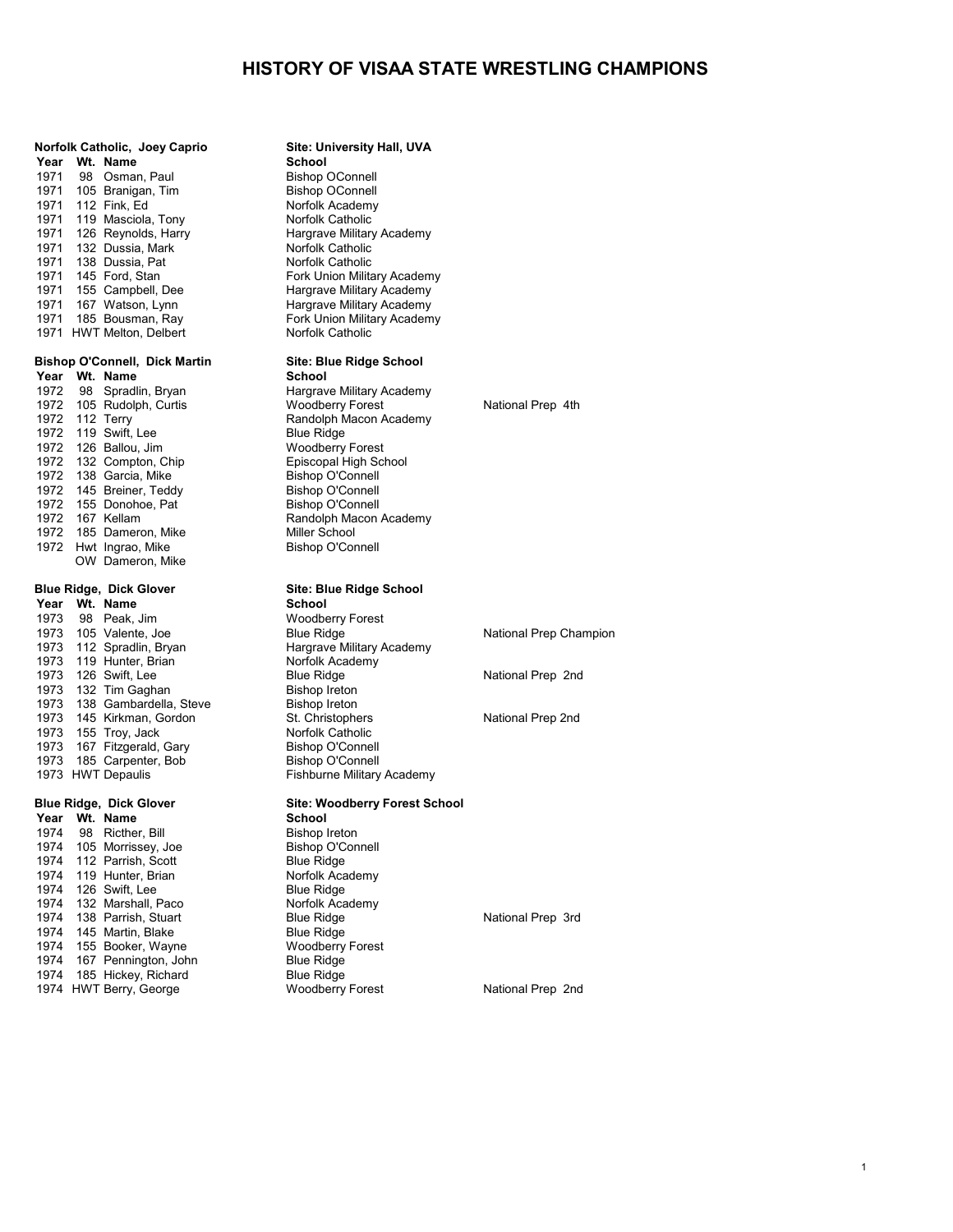| Norfolk Academy, Bill Miller                          | Site: Episcopal High School                       |                              |
|-------------------------------------------------------|---------------------------------------------------|------------------------------|
| Year Wt. Name                                         | School                                            |                              |
| 1975 98 Fine, Charlie                                 | Norfolk Academy                                   |                              |
| 1975 105 Freidman, Ron                                | Norfolk Academy                                   |                              |
| 1975 112 Richter, Bill                                | Bishop Ireton                                     |                              |
| 1975 119 Parrish, Scott                               | <b>Blue Ridge</b>                                 | National Prep 2nd            |
| 1975 126 Johnson, Corbin                              | Norfolk Academy                                   | National Prep 2nd            |
| 1975 132 Strickland, Mike                             | Bishop O'Connell                                  |                              |
| 1975 138 Remaley                                      | <b>Staunton Military Academy</b>                  |                              |
| 1975 145 Foley, Bill                                  | <b>Bishop Ireton</b>                              |                              |
| 1975 155 Moore, Billy                                 | <b>Blue Ridge</b>                                 | National Prep 3rd            |
| 1975 167 Shackleford, John                            | <b>Woodberry Forest</b>                           |                              |
| 1975 185 Morrison, Neil                               | Norfolk Academy                                   |                              |
| 1975 HWT Berry, George                                | <b>Woodberry Forest</b>                           | National Prep 2nd            |
| <b>Blue Ridge, Dick Glover</b>                        | <b>Site: Woodberry Forest School</b>              |                              |
| Year Wt. Name                                         | School                                            |                              |
| 1976 98 Jeff Humprey                                  | St.Stephens                                       |                              |
| 1976 105 Kramer, Eddie                                | Norfolk Academy                                   |                              |
| 1976 112 Freidman, Ron                                | Norfolk Academy                                   |                              |
| 1976 119 Fellows, David                               | St.Stephens                                       |                              |
| 1976 126 Hammond, Ab                                  | <b>Woodberry Forest</b>                           |                              |
| 1976 132 Parrish, Scott                               | <b>Blue Ridge</b>                                 | National Prep 2nd            |
| 1976 138 Goddon, John                                 | Episcopal High School                             |                              |
| 1976 145 Boyle, Brian                                 | <b>Blue Ridge</b>                                 |                              |
| 1976 155 Parrish, Stuart                              | <b>Blue Ridge</b>                                 | National Prep 2nd            |
| 1976 167 Groh, Steve                                  | Norfolk Academy                                   |                              |
| 1976 185 Schwab, Kevin                                | <b>Blue Ridge</b>                                 |                              |
| 1976 HWT Quaile, Emmett                               | <b>Blue Ridge</b>                                 |                              |
| <b>Blue Ridge, Dick Glover</b>                        | Site: Woodberry Forest School                     |                              |
|                                                       |                                                   |                              |
| Year Wt. Name                                         | School                                            |                              |
| 1977 98 Northup, Pete                                 | Christchurch                                      |                              |
| 1977 105 Stasko, Gary                                 | Bishop Ireton                                     |                              |
| 1977 112 Holsinger, John                              | Norfolk Collegiate                                | National Prep 3rd            |
| 1977 119 Boyd, Jimmy                                  | Norfolk Collegiate                                |                              |
| 1977 126 Fellows, David                               | St.Stephens                                       |                              |
| 1977 132 Parrish, Scott                               | <b>Blue Ridge</b>                                 | National Prep Champion, O.W. |
| 1977 138 Leake, Charlie                               | Episcopal High School                             |                              |
| 1977 145 Thomas, Griff                                | St.Stephens                                       |                              |
| 1977 155 Boyle, Brian                                 | <b>Blue Ridge</b>                                 | National Prep Champion       |
| 1977 167 Allen, Terry                                 | Norfolk Collegiate                                | National Prep 3rd            |
| 1977 185 Pleasants, Richard<br>1977 HWT Hoffman, Paul | St.Stephens<br>Norfolk Catholic                   |                              |
| Norfolk Catholic, Bob Siman                           | <b>Site: Woodberry Forest</b>                     |                              |
| Year Wt. Name                                         | School                                            |                              |
| 1978                                                  | Norfolk Catholic                                  |                              |
| 98 Lee, Michael                                       | Norfolk Catholic                                  |                              |
| 1978 105 Caruana, Vince                               |                                                   | National Prep 4th            |
| 1978<br>112 Reid, Joey<br>1978                        | Virginia Episcopal School<br><b>Bishop Ireton</b> |                              |
| 119 Stasko, Gary<br>1978<br>126 Richter, Pat          | <b>Bishop Ireton</b>                              | National Prep 2nd            |
| 1978<br>132 Smith, Rodney                             | Norfolk Catholic                                  |                              |
| 1978<br>138 Foley, Bob                                | <b>Bishop Ireton</b>                              |                              |
| 1978<br>145 Rome, Bobby                               | Norfolk Catholic                                  |                              |
| 1978<br>155 Hubbard, Kevin                            | Norfolk Academy                                   |                              |
| 1978<br>167 Fairchild, Charlie                        | St.Stephens                                       |                              |
| 1978 185 Pleasants, Richard                           | St.Stephens                                       |                              |
| 1978 HWT Scarillo, Ricky                              | Fork Union Military Academy                       |                              |
| OW Bobby Rome                                         |                                                   |                              |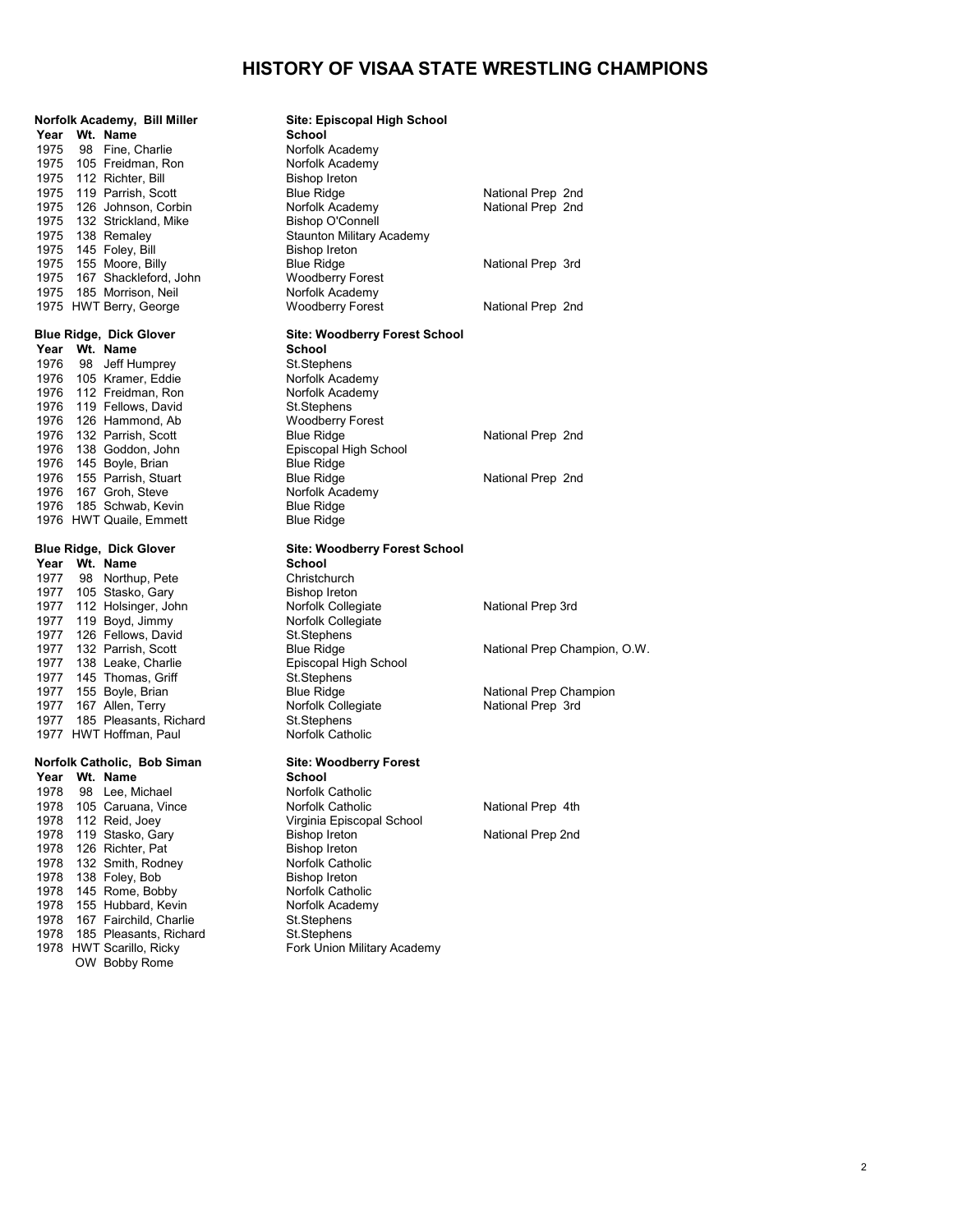## **St. Stephens, Herb Soles Site: Episcopal High School Year Wt. Name School**<br>1979 98 Metcalfe Jon **St. Stephens** 1979 98 Metcalfe, Jon St.Stephens<br>1979 105 Connell. Kevin St. Strainia Episcopal School 1979 105 Connell, Kevin Virginia Episcopal Virginia Episcopal School Virginia Episcopal School Christ Norfolk Catholic 1979 112 Caruana, Vince **Norfolk Catholic**<br>1979 119 Ball Fred **Norton** Bishop O'Connell 1979 119 Ball, Fred Bishop O'Connell<br>1979 126 Leeder, Dennis Ball, Federick Military Academy 1979 126 Leeder, Dennis Federick Military Academy Federick Military Academy Forest 1979 132 Long, Charlie Woodberry Forest<br>1979 138 Fellows Andy St Stephens 1979 138 Fellows, Andy St.Stephens<br>1979 145 Rome. Bobby Norfolk Catholic 1979 145 Rome, Bobby **Norfolk Catholic Catholic Catholic Catholic Catholic Catholic Catholic Catholic Catholic C**<br>1979 155 Fellows Pete **North Catholic Catholic Catholic Catholic Catholic Catholic Catholic Catholic Catholi** 1979 155 Fellows, Pete St.Stephens<br>1979 167 Fimian, Cubby Norfolk Catholic 1979 167 Fimian, Cubby **Norfolk Catholic Catholic Catholic Catholic Catholic Catholic Catholic Catholic Catholic C**<br>1979 185 Herlong George **North Catholic Catholic Catholic Catholic Catholic Catholic Catholic Catholic Cat** 1979 185 Herlong, George **Bishop Ireton**<br>1979 HWT Reilly, Mike **Bishop Or Bishop O'Connell** 1979 HWT Reilly, Mike

# **St. Stephens, Herb Soles Site: Norfolk Academy**

**Year Wt. Name School**<br>1980 98 Alger Tim **Bishop Ireton** 1980 98 Alger, Tim Bishop Ireton<br>1980 105 Metcalfe Jon Bt. St. Stephens 1980 105 Metcalfe, Jon<br>1980 112 Avila, Andy 1980 112 Avila, Andy Lynchburg Christian Academy<br>1980 119 Tennessee Maurice Virginia School for Hearing Imr 1980 126 Ball, Fred Bishop O'Connell<br>1980 132 Van Trees. Harry Bishop O'Connell 1980 132 Van Trees, Harry **Bishop O'Connell**<br>1980 138 Long, Charlie **Bishop O'Connell** 1980 138 Long, Charlie Woodberry Forest<br>1980 145 Fellows Andy St. Stephens 145 Fellows, Andy St.Stephens<br>155 Schmitt, Mark St.Stephens Bishop O'Connell 1980 155 Schmitt, Mark Bishop O'Connell<br>1980 167 Reilly Timer Bishop O'Connell 1980 167 Reilly, Tim **Bishop O'Connell**<br>1980 185 Goldsmith, Mike **Bishop O'Connell** 1980 185 Goldsmith, Mike Norfolk Catholic Research<br>1980 HWT Rifaat, Hassan North St. Stephens 1980 HWT Rifaat, Hassan

# **St. Stephens, Herb Soles Site: Liberty Baptist College**

**Year Wt. Name School**<br>
1981 98 Walker, Gordie **School Woodberry Forest** 1981 Walker, Gordie 1981 Woodberry Forest<br>1981 Crawford, Kirk 1981 St. Stephens 1981 105 Crawford, Kirk St.Stephens<br>1981 112 Alger, Tim Bishop Ireton 1981 126 Monroe, Mike<br>1981 132 Connell Chris 1981 138 Richter, Eddie Bishop Ireton<br>1981 145 Long, Charlie Bishop Ireton Bishop Ireton 1981 145 Long, Charlie Woodberry Forest Charles Woodberry Forest<br>1981 155 Fellows, Andy St. Stephens 1981 155 Fellows, Andy<br>1981 167 Brvant 1981 185 Reilly, Tim Bishop O'Connell<br>1981 HWT Rifaat, Hassan St. Stephens 1981 HWT Rifaat, Hassan

# **Woodberry Forest, Dick Glover Site: George Mason University**

**Year Wt. Name School**<br>1982 98 Spoon Mike **Bishop Ireton** 1982 98 Spoon, Mike Bishop Ireton<br>1982 105 Rogers, Marshall Bishop Boodberry Forest 1982 105 Rogers, Marshall **Mark Woodberry Forest**<br>1982 112 Gill, Chuck **Bishop O'Connell** 1982 112 Gill, Chuck Bishop O'Connell Bishop O'Connell<br>1982 119 Prince, Mark Bt. St. Stephens 1982 119 Prince, Mark St.Stephens<br>1982 126 Freeman, John St.Stephens 1982 126 Freeman, John St.Stephens<br>1982 132 Durkin John St.Stephens Norfolk Catholic 1982 132 Durkin, John Norfolk Catholic<br>1982 138 Williams, Rob Noodberry Forest 1982 138 Williams, Rob 61 Woodberry Forest Woodberry Forest Milliams (November 1982)<br>1982 145 Foley, George 61 Bishop Ireton 1982 145 Foley, George **Bishop Ireton** Bishop Ireton National Prep 6th<br>1982 155 Fellows, Andy St.Stephens St.Stephens National Prep 3rd 1982 155 Fellows, Andy St.Stephens St.Stephens National Prep 3rd<br>1982 167 Lewis Dan Norfolk Catholic National Prep 3rd 1982 167 Lewis, Dan Norfolk Catholic National Prep 3rd Norfolk Catholic National Prep 3rd Norfolk Catholic National Prep 3rd Norfolk Catholic National Prep 3rd Norfolk Catholic National Prep 3rd Norfolk Catholic National P 1982 176 Hollirith, Randy St.Stephens<br>1982 185 Thomas. Will School High School 1982 185 Thomas, Will **Channel Existed Accords** Episcopal High School 1982 HWT Boosey, Rick 1982 HWT Boosey, Rick OW Andy Fellows

Virginia School for Hearing Impaired<br>Bishop O'Connell

1981 112 Alger, Tim **Bishop Ireton**<br>1981 119 Tennessee, Maurice Virginia School for Hearing Impaired Virginia School for Hearing Impaired<br>Norfolk Academy 1981 132 Connell<br>1991 132 Connell, Christopal School<br>1991 1991 1992 Ireton Virginia School for Hearing Impaired<br>Bishop O'Connell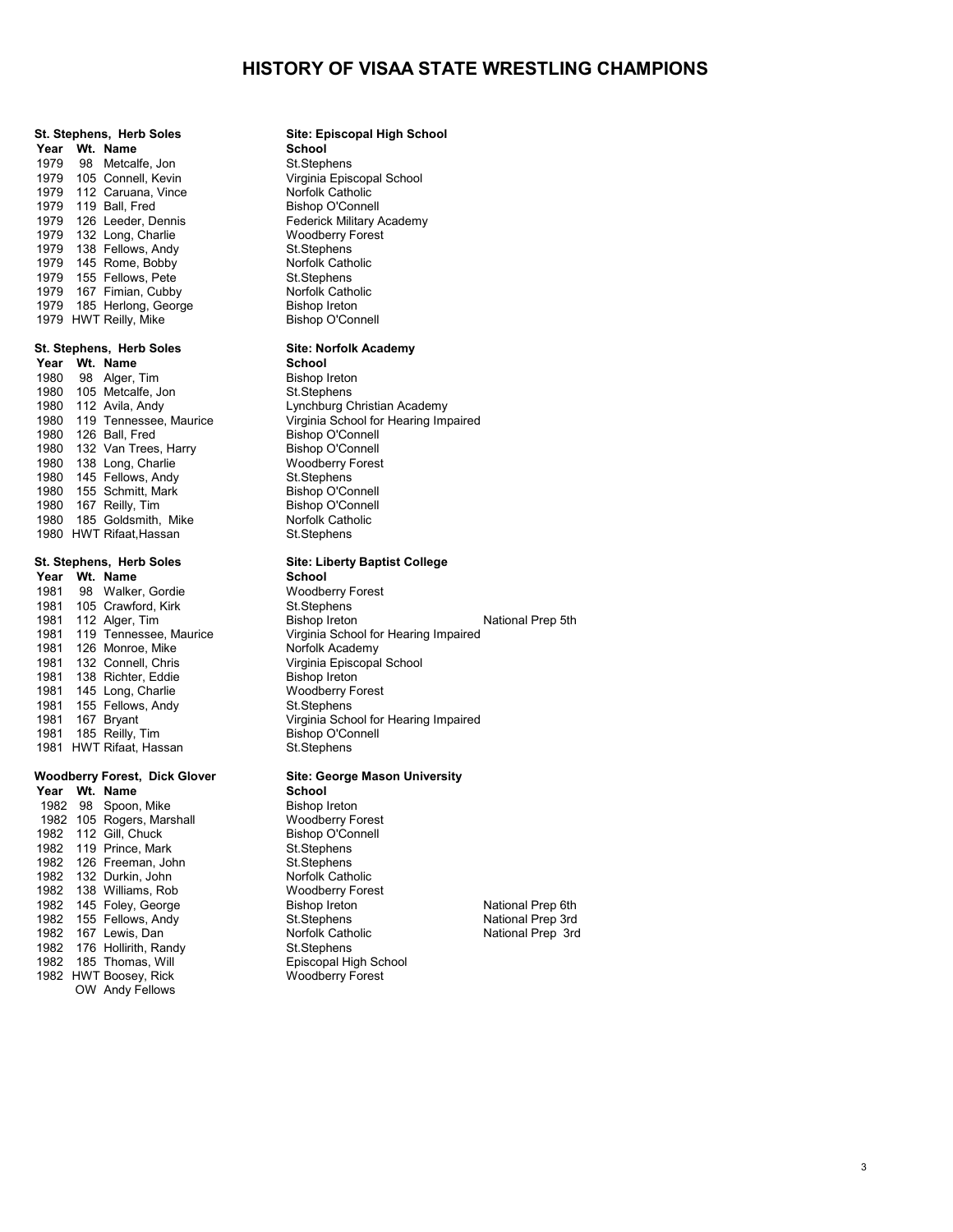|              |    | Bishop Ireton, Kevin Colabucci                       | Site: Norfolk Academy                       |      |
|--------------|----|------------------------------------------------------|---------------------------------------------|------|
|              |    | Year Wt. Name                                        | School                                      |      |
| 1983         |    | 98 Mangrum, Mark                                     | <b>Bishop Ireton</b>                        |      |
|              |    | 1983 105 Good, Steve                                 | Lynchburg Christian Academy                 |      |
|              |    | 1983 119 Roccapiore, Jeff                            | <b>Bishop O'Connell</b>                     |      |
|              |    | 1983 119 Mangrum, Eric                               | <b>Bishop Ireton</b>                        |      |
|              |    | 1983 126 Good, Bob                                   | Lynchburg Christian Academy                 |      |
|              |    | 1983 132 Prince, Mark                                | St.Stephens                                 |      |
|              |    | 1983 138 Mangrum, Rod                                | <b>Bishop Ireton</b>                        |      |
|              |    | 1983 145 Freeman, John                               | St.Stephens                                 |      |
|              |    | 1983 155 Sobers, Tom                                 | Norfolk Catholic                            |      |
|              |    | 1983 167 Olson, Eric                                 | St.Stephens                                 |      |
|              |    | 1983 176 Kelley, Phil                                | <b>Bishop Ireton</b>                        |      |
|              |    | 1983 185 Rickard, Mike                               | <b>Bishop O'Connell</b>                     |      |
|              |    | 1983 HWT Loyd, John                                  | Lynchburg Christian Academy                 |      |
|              |    | St. Stephens, David Hooper                           | <b>Site: Liberty Baptist University</b>     |      |
| Year         |    | Wt. Name                                             | <b>School</b>                               |      |
| 1984         |    | 98 Shabelski, Mel                                    | St.Stephens                                 |      |
|              |    | 1984 105 Mangrum, Mark                               | <b>Bishop Ireton</b>                        |      |
|              |    | 1984 112 Redfern, Neil                               | Norfolk Academy                             |      |
|              |    | 1984 119 Maoury, Dimitri                             | St.Stephens                                 |      |
|              |    | 1984 126 Mangrum, Eric                               | <b>Bishop Ireton</b>                        |      |
|              |    | 1984 132 Kyker, Jeff                                 | Norfolk Catholic                            | Nati |
|              |    | 1984 138 Kiehl, Grant                                | Norfolk Academy                             |      |
|              |    | 1984 145 Mangrum, Rod                                | <b>Bishop Ireton</b>                        |      |
|              |    | 1984 155 Freeman, John                               | St.Stephens                                 |      |
|              |    | 1984 167 Sobers, Tom                                 | Norfolk Catholic                            | Nati |
|              |    | 1984 176 Taylor, David                               | Fork Union Military Academy                 |      |
|              |    | 1984 185 Segar, Will                                 | <b>Trinity Episcopal</b>                    | Nati |
|              |    | 1984 HWT Strausse, Jesus                             | Fork Union Military Academy                 |      |
|              |    | (Tie) Bishop Ireton, Kevin Colobucci                 | Site: Episcopal High School                 |      |
|              |    | & Bishop O'Connell, Bill Carpenter                   |                                             |      |
|              |    | Year Wt. Name                                        | School                                      |      |
|              |    | 1985 98 Rilley, Joe                                  | <b>Bishop Ireton</b>                        |      |
|              |    | 1985 105 Shabelski, Mel                              | St.Stephens                                 |      |
|              |    | 1985 112 Garvie, Drew                                | <b>Bishop O'Connell</b>                     |      |
|              |    | 1985 119 Mangrum, Mark                               | <b>Bishop Ireton</b>                        |      |
| 1985         |    | 126 Redfern, Neil                                    | Norfolk Academy                             |      |
|              |    | 1985 132 Bucholz, Andy                               | St.Stephens                                 |      |
|              |    | 1985 138 Mangrum, Eric                               | <b>Bishop Ireton</b>                        |      |
|              |    | 1985 145 Lausten, Mark                               | <b>Bishop Ireton</b>                        |      |
|              |    | 1985 155 Dekshenieks, Mike                           | Norfolk Academy                             |      |
|              |    | 1985 167 Baron, Jerome                               | <b>Blue Ridge</b>                           |      |
|              |    | 1985 176 Carter, Mandy                               | St.Stephens                                 | Nati |
|              |    | 1985 185 Earls, Chris                                | <b>Bishop O'Connell</b>                     |      |
|              |    | 1985 HWT Pendergast, Leroy                           | Randolph Macon Academy                      |      |
|              |    | <b>Woodberry Forest, Dick Glover</b>                 | Site: Naval Amphibious Base, Norfolk        |      |
| Year         |    | Wt. Name                                             | School                                      |      |
| 1986         | 98 | Walsh, Billy                                         | Paul VI                                     |      |
| 1986         |    | 105 Hill, Scott                                      | <b>Bishop O'Connell</b>                     |      |
| 1986         |    | 112 Shabelski, Mel                                   | St.Stephens                                 |      |
| 1986         |    | 119 Jordan, Chris                                    | Episcopal High School                       | Nati |
| 1986         |    | 126 Mangrum, Mark                                    | <b>Bishop Ireton</b>                        | Nati |
| 1986<br>1000 |    | 132 Rhodes, Brian<br>$400 \, \text{O}$ $\frac{1}{2}$ | <b>Woodberry Forest</b><br>Macdhesmi Fescat | Nati |

OW Craig Dekshenieks

|      | Year Wt. Name            | <b>School</b>               |                   |
|------|--------------------------|-----------------------------|-------------------|
|      | 1984 98 Shabelski, Mel   | St.Stephens                 |                   |
|      | 1984 105 Mangrum, Mark   | Bishop Ireton               |                   |
|      | 1984 112 Redfern, Neil   | Norfolk Academy             |                   |
|      | 1984 119 Maoury, Dimitri | St.Stephens                 |                   |
| 1984 | 126 Mangrum, Eric        | Bishop Ireton               |                   |
|      | 1984 132 Kyker, Jeff     | Norfolk Catholic            | National Prep 3rd |
|      | 1984 138 Kiehl, Grant    | Norfolk Academy             |                   |
| 1984 | 145 Mangrum, Rod         | Bishop Ireton               |                   |
|      | 1984 155 Freeman, John   | St.Stephens                 |                   |
|      | 1984 167 Sobers, Tom     | Norfolk Catholic            | National Prep 3rd |
|      | 1984 176 Taylor, David   | Fork Union Military Academy |                   |
| 1984 | 185 Segar, Will          | <b>Trinity Episcopal</b>    | National Prep 4th |
|      | 1984 HWT Strausse, Jesus | Fork Union Military Academy |                   |

**School** Paul VI Bishop O'Connell St.Stephens 1986 119 Jordan, Chris Episcopal High School National Prep 3rd 1986 Woodberry Forest National Prep 3rd<br>Woodberry Forest 1986 138 Coulson, Andrew **Woodberry Forest**<br>1986 145 Dekshenieks, Craig **Morfolk Academy** 1986 145 Dekshenieks, Craig Norfolk Academy<br>1986 155 Palmer, Anthony Chines Episcopal High School 1986 155 Palmer, Anthony **Episcopal High School Communist Prep 7th** National Prep 7th<br>1986 167 Baron, George **National Blue Ridge** 1986 167 Baron, George Blue Ridge Blue Ridge 1986 176 O'Brien, Dennis 1986 176 O'Brien, Dennis Bishop O'Connell National Prep Champion<br>1986 185 Earls, Chris Bishop O'Connell 1986 185 Earls, Chris Bishop O'Connell 1986 HWT Hage, Mike **Norfolk Catholic** Norfolk Catholic National Prep 5th

اء العربية العربية العربية National Prep Champion<br>Moodberry Forest National Prep 3rd

National Prep 6th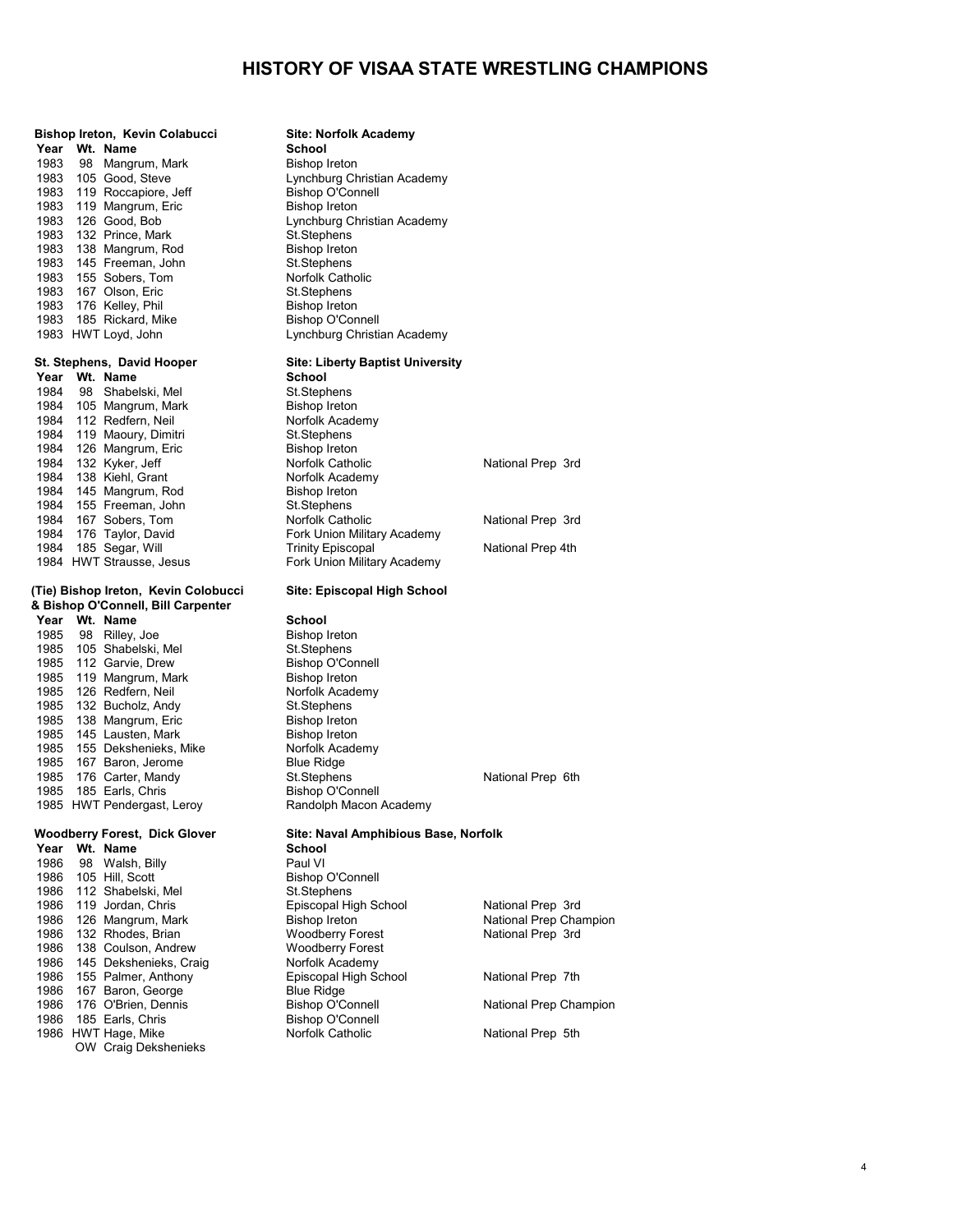| Year | Wt. | Name                     |
|------|-----|--------------------------|
| 1987 |     | 98 Reyes, Earl           |
| 1987 |     | 105 Walsh, Billy         |
| 1987 | 112 | Ball, Thompson           |
| 1987 | 119 | Anderson, Sherwin        |
| 1987 |     | 126 Vazquez, John        |
| 1987 |     | 132 Ferrell, Wortie      |
| 1987 |     | 138 Pruiner, Jeff        |
| 1987 |     | 145 Worley, Chuck        |
| 1987 |     | 155 Dekshenieks, Craig   |
| 1987 |     | 167 Walters, Steve       |
| 1987 |     | 176 Bruner, Mike         |
| 1987 |     | 185 Christman, Tommy     |
| 1987 |     | <b>HWT Hansen, Lance</b> |
|      |     | OW Billy Walsh           |
|      |     |                          |

| Year | Wt. | Name                  |
|------|-----|-----------------------|
| 1988 | 98  | Penn. Paul            |
| 1988 | 105 | Fierro, Robbie        |
| 1988 | 112 | Taylor, Lake          |
| 1988 | 119 | Daniel, Tyson         |
| 1988 | 126 | Dunn, Chip            |
| 1988 | 132 | Ferrell, Wortie       |
| 1988 | 138 | Brame, Blake          |
| 1988 |     | 145 Fortney, Scott    |
| 1988 |     | 155 Worosz, Tom       |
| 1988 | 167 | Bonheim, Corey        |
| 1988 |     | 176 Harrington, Grady |
| 1988 |     | 185 Carter, James     |
| 1988 |     | HWT Christman, Tomm   |

| Year | Wt. | <b>Name</b>              |
|------|-----|--------------------------|
| 1989 |     | 103 Lidsey               |
| 1989 |     | 112 Fierro, Robbie       |
| 1989 | 119 | Grover, Howie            |
| 1989 | 125 | Daniel, Tyson            |
| 1989 |     | 130 Sanderson, Jimm      |
| 1989 |     | 135 Miller, Murray       |
| 1989 |     | 140 Koch, Tim            |
| 1989 | 145 | Brame, Blake             |
| 1989 | 152 | Coppozzi, Nick           |
| 1989 |     | 160 Hooker, Andrew       |
| 1989 |     | 171 Lewis, Gordon        |
| 1989 |     | 189 Bolognesi, Mike      |
| 1989 |     | <b>HWT Stokes, Jimmv</b> |

# **Year Wt. Name**

| 1990 | 103 Silvester, Mike     | Virginia Episcopal School |
|------|-------------------------|---------------------------|
| 1990 | 112 Loconti, Paul       | <b>Bishop O'Connell</b>   |
| 1990 | 119 Fierro, Robbie      | St.Christophers           |
| 1990 | 126 Cothran, Michael    | Virginia Episcopal School |
| 1990 | 130 Abdul-Malik, Khalil | St.Stephens               |
| 1990 | 135 Kleinman, Aaron     | Norfolk Collegiate        |
| 1990 | 140 Quinn, Ryan         | St.Stephens               |
| 1990 | 145 Thacken, Brian      | Virginia Episcopal School |
| 1990 | 152 Latane, Frank       | St.Christophers           |
| 1990 | 160 Hooker, Andrew      | <b>Blue Ridge</b>         |
| 1990 | 171 Reynolds, Will      | <b>Woodberry Forest</b>   |
| 1990 | 189 Patrick, Jeff       | Randolph Macon Academy    |
| 1990 | 275 Greenberg, Scott    | <b>Woodberry Forest</b>   |

## **Norfolk Catholic, Mike Newbern Site: Naval Amphibious Base, Norfolk**  $School$ Norfolk Catholic Paul VI St.Stephens Norfolk Academy Norfolk Catholic **Collegiate** 1987 - Norfolk Catholic Norfolk Catholic Norfolk Academy Norfolk Catholic Norfolk Catholic Collegiate Episcopal High School  **Collegiate, Don Pate Site: Naval Amphibious Base, Norfolk**  $School$ Nansemond-Suffolk Academy St.Christophers St.Christophers Collegiate<sup>'</sup> Collegiate Collegiate Collegiate Episcopal High School Paul VI Lynchburg Christian Academy Paul VI Randolph Macon Academy y Collegiate  **Collegiate, Don Pate Site: Episcopal High School**  $School$ Randolph Macon Academy St.Christophers Virginia Episcopal School Collegiate 19 St.Christophers Norfolk Academy Norfolk Academy 1989 145<br>Collegiate Fishburne Military School Blue Ridge St.Christophers Virginia Episcopal School<br>Collegiate

# **Woodberry Forest, Dick Glover Site: Woodberry Forest School**<br>Year Wt. Name **School**

|      | 1990 103 Silvester, Mike | Virginia Episcopal School | National Prep 6th |
|------|--------------------------|---------------------------|-------------------|
|      | 1990 112 Loconti, Paul   | <b>Bishop O'Connell</b>   |                   |
| 1990 | 119 Fierro, Robbie       | St. Christophers          |                   |
| 1990 | 126 Cothran, Michael     | Virginia Episcopal School |                   |
| 1990 | 130 Abdul-Malik, Khalil  | St.Stephens               |                   |
| 1990 | 135 Kleinman, Aaron      | Norfolk Collegiate        |                   |
| 1990 | 140 Quinn, Ryan          | St.Stephens               |                   |
|      | 1990 145 Thacken, Brian  | Virginia Episcopal School |                   |
| 1990 | 152 Latane, Frank        | St. Christophers          |                   |
| 1990 | 160 Hooker, Andrew       | <b>Blue Ridge</b>         |                   |
| 1990 | 171 Reynolds, Will       | <b>Woodberry Forest</b>   | National Prep 3rd |
| 1990 | 189 Patrick, Jeff        | Randolph Macon Academy    |                   |
| 1990 | 275 Greenberg, Scott     | <b>Woodberry Forest</b>   | National Prep 3rd |
|      |                          |                           |                   |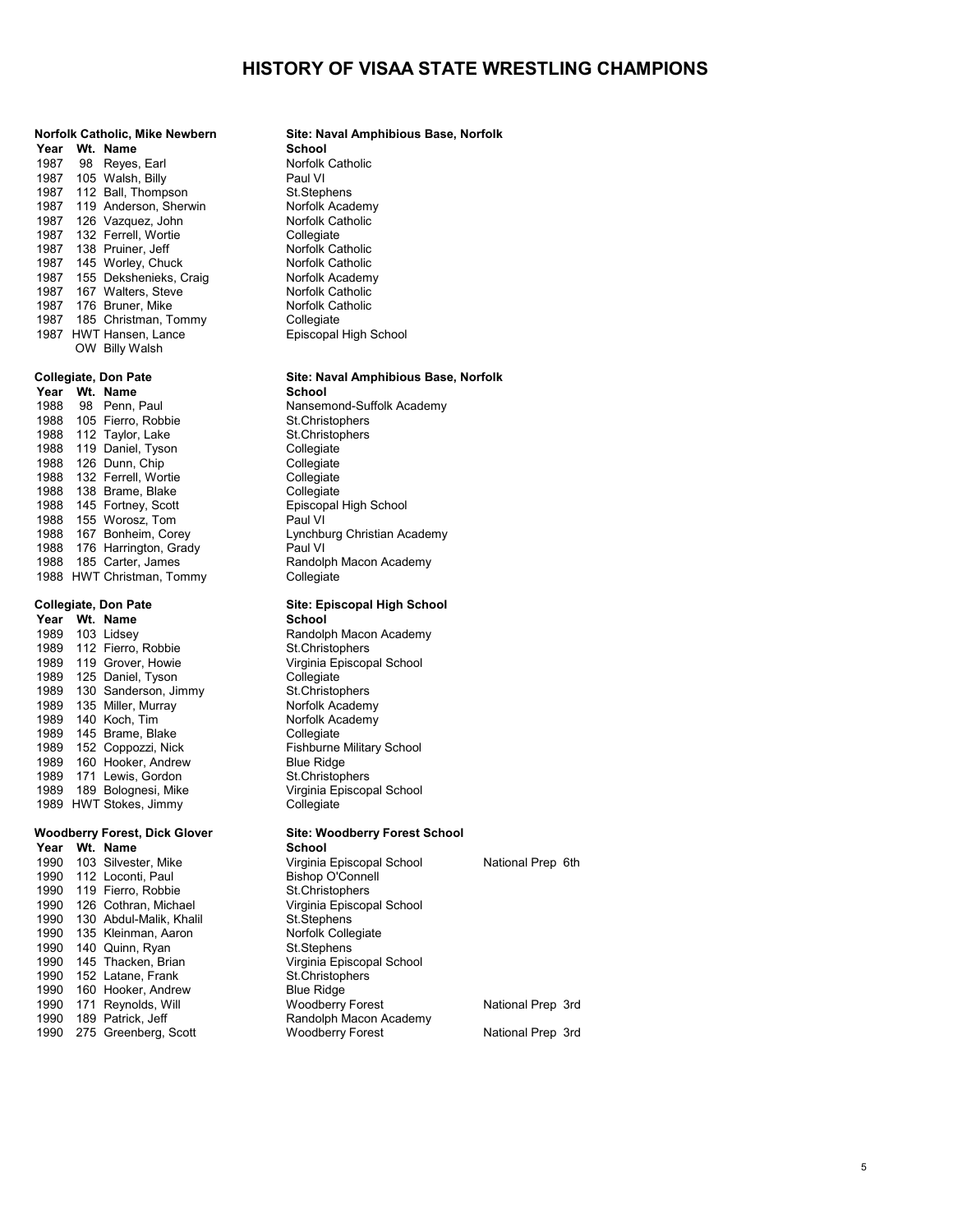## **St. Stephens, Dave Hooper Site: Bishop Ireton Year Wt. Name School**<br>
1991 103 Amelink, Hank **Paul VI** 1991 103 Amelink, Hank **Paul VI** Paul VI<br>1991 112 Noonan Brendan **Brand Statists** St. Stephens 1991 112 Noonan, Brendan St.Stephens<br>1991 119 Robinson, English (Alex) Christchurch 1991 119 Robinson, English (Alex) Christchurch<br>1991 126 Shabelski Joe St Stephens 1991 126 Shabelski, Joe St.Stephens<br>1991 130 Kottke, Peter St. Stephens 1991 130 Kottke, Peter **Norfolk Academy**<br>1991 135 Cunningham, Mike **Nargrave Military Academy** 1991 135 Cunningham, Mike Hargrave Military Acad<br>1991 140 Pattisall, John Harger High School 1991 140 Pattisall, John **Episcopal High School High School High School High School High School School School**<br>1991 145 Simonson Brian St. Stephens 145 Simonson, Brian St.Stephens<br>152 Epstein Jack Stephens Norfolk Catholic 1991 152 Epstein, Jack Norfolk Catholic Catholic Catholic Catholic Catholic Christ<br>1991 160 Franklin, David Christchurch 1991 160 Franklin, David<br>1991 171 Mizelle Mark 1991 189 Smith, Charlie Woodberry Forest Charlie<br>1991 HWT Maoury, Andrew St. Stephens 1991 HWT Maoury, Andrew St.Stephens St.Stephens National Prep 3rd

**Year Wt. Name School**<br>
1992 103 Hankins Brian **St.Annes-Belfield** 1992 103 Hankins, Brian St.Annes-Belfield 1992 112 McDonnell, Mike **Paul VI Paul VI National Prep 5th**<br>1992 119 Noonan Brendan St. Stephens-St. Agnes National Prep 6th 1992 119 Noonan, Brendan St.Stephens-<br>1992 125 Robinson, English (Alex) Christchurch 1992 125 Robinson, English (Alex) Christchurch<br>1992 125 Robinson, English (Alex) Christchurch Christ 1992 130 DeClerke, Rob Contact Episcopal High School<br>1992 135 Shabelski, Joe Contact St. Stephens-St. Agnes 1992 135 Shabelski, Joe St.Stephens-St.Agnes National Prep 7th<br>1992 140 Abdul-Malik. Khalil St.Stephens-St.Agnes National Prep Champion 1992 140 Abdul-Malik, Khalil St.Stephens-St.Agnes 145 Artime, Manny 1992 145 Artime, Manny Woodberry Forest 1992 152 Pattisall, John Episcopal High School 1992 160 Novogratz St.Stephens-St.Agnes 1992 171 Looney, Colin Woodberry Forest National Prep 6th<br>1992 189 Mizelle. Mark Nansemond-Suffolk Academy 1992 HWT Jarrett, Flynn

**Year Wt. Name School**<br>
1993 103 Van Holt, Greg **Woodberry Forest** 1993 103 Van Holt, Greg<br>1993 112 Collins. Lee 1993 119 Marable, Steve Cape Henry Collegiate Cape Henry Collegiate Collegiate Collegiate Collegiate Collegia<br>1993 125 Daman 1993 125 Daman Norfolk Catholic 1993 135 Salmon, Brendan<br>1993 140 Anderson 1993 145 Turner, Chris **1993 145 Turner, Chris** Randolph Macon Academy Render Academy Render Academy Render Academy<br>
1993 152 Tevlin, David 1993 152 Tevlin, David Bishop Ireton Bishop Ireton Bishop Ireton Bishop Ireton Bishop Ireton Bishop Ireton Bishop Ireton Bishop Ireton Bishop Ireton Bishop Ireton Bishop Ireton Bishop Ireton Bishop Ireton Bishop Ireton Bis 160 Cheatle, Walter **Potomac**<br>171 Colbert Chris **Rights** Bishop Ireton 1993 171 Colbert, Chris **1993 1898 Eishop Ireton**<br>1993 189 Lang, Aaron **Brown Brook** North Cross School 1993 189 Lang, Aaron North Cross School<br>1993 HWT Jarrett, Flynn North Cross School 1993 HWT Jarrett, Flynn

# **Woodberry Forest, Bill Skillcorn Site: Richmond Collegiate**

**Year Wt. Name School**<br>
1994 103 Weisberg, Clay **Canada Review Reademy** 1994 103 Weisberg, Clay<br>1994 112 Chamoff, Eric 1994 119 Massie, Bubba Fork Union<br>1994 125 Calandra, Tony Forest Entry Coodberry Forest 1994 125 Calandra, Tony Woodberry Forest 1994 130 McLeod, John Miller School<br>1994 135 Clemens. Travers St. Christophers 1994 135 Clemens, Travers<br>1994 140 Turner, Chris 1994 145 Lainez, Roberto  $1994$  152 Amit. Alex 1994 160 Demery, Tom St.Stephen<br>1994 171 Hatchett, Cabell Collegiate 1994 171 Hatchett, Cabell **Collegiate**<br>1994 189 Broughton, Gray **Collegiate** 1994 189 Broughton, Gray Collegiate<br>1994 HWT Moore, Jacob St. Christophers 1994 HWT Moore, Jacob

Nansemond-Suffolk Academy<br>Woodberry Forest

# **St. Stephens, Dave Hooper Site: Norfolk Academy**<br> **School**<br> **School**

Nansemond-Suffolk Academy<br>Episcopal High School

# **Woodberry Forest, Bill Skillcorn Site: Richmond Collegiate**

Hargrave Military Academy<br>Cape Henry Collegiate Fork Union Military Academy<br>St.Stephens-St.Agnes Fishburne Military School<br>Randolph Macon Academy

Randolph Macon Academy<br>Fork Union Randolph Macon Academy<br>Woodberry Forest Episcopal High School<br>St. Stephens - St. Agnes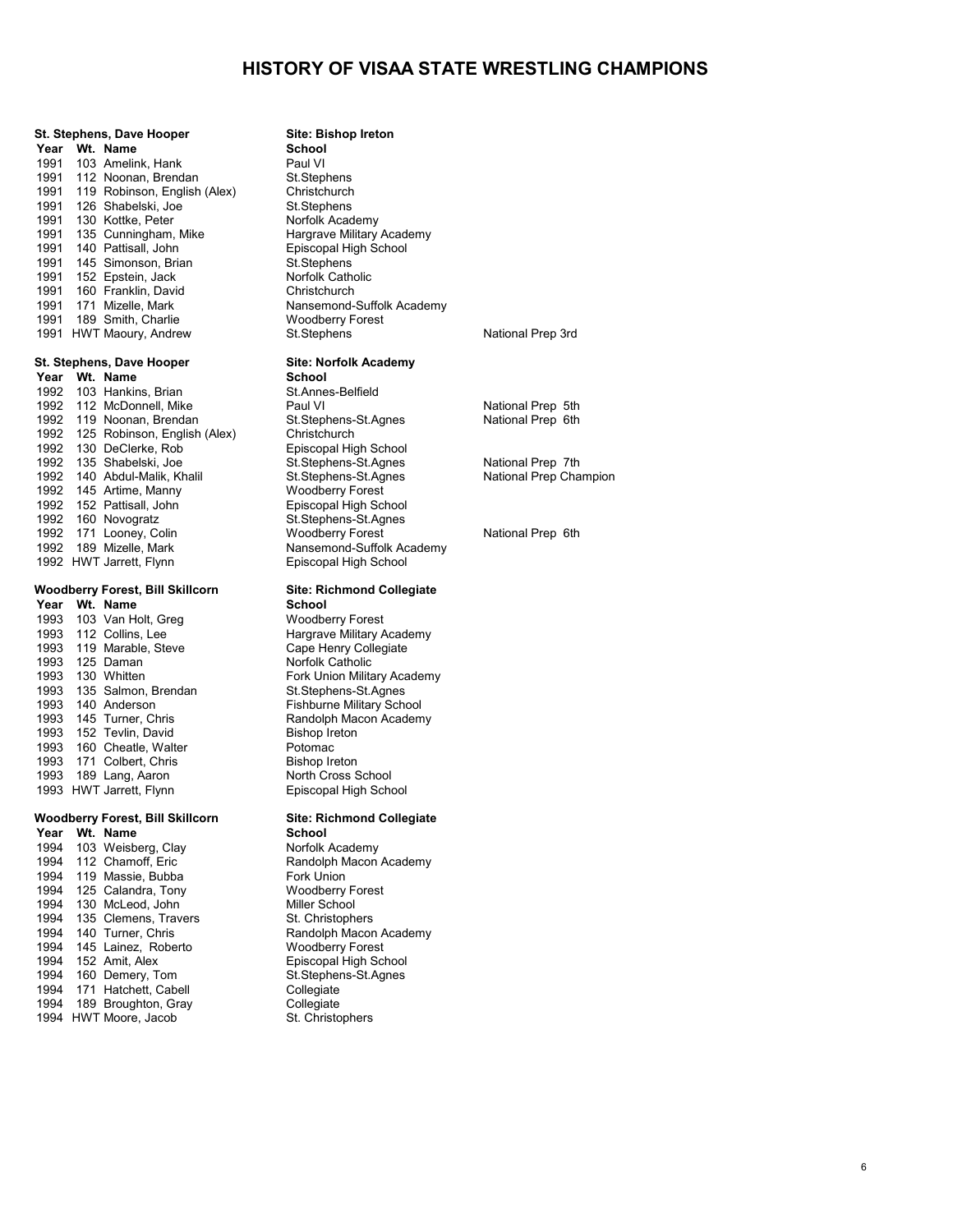| St. Christopher's, Lake Taylor                        | <b>Site: Fork Union Military Academy</b>  |                   |  |
|-------------------------------------------------------|-------------------------------------------|-------------------|--|
| Wt. Name<br>Year                                      | School                                    |                   |  |
| 1995<br>103 Ingram, Ryan                              | Norfolk Academy                           |                   |  |
| 1995<br>112 Weisberg, Clay                            | Norfolk Academy                           |                   |  |
| 1995<br>119 Foote, Tucker                             | St.Stephens-St.Agnes                      |                   |  |
| 1995<br>125 Perkins, Carter                           | Episcopal High School                     |                   |  |
| 1995<br>130 Howard, Kent                              | St.Stephens-St.Agnes                      |                   |  |
| 1995<br>135 McLeod, John                              | Miller School                             |                   |  |
| 1995<br>140 Mollohan, Robert                          | Virginia Episcopal School                 |                   |  |
| 1995<br>145 Smith, Ryan                               | Norfolk Academy                           |                   |  |
| 1995<br>152 Decher, Gil                               | Peninsula Catholic                        |                   |  |
| 1995<br>160 Demery, Tom                               | St.Stephens-St.Agnes                      |                   |  |
| 1995<br>171 Wilt, T.J.                                | Episcopal High School                     |                   |  |
| 1995<br>189 Whitmore, Jay                             | Christchurch                              |                   |  |
| 1995 275 Pierce, Jared                                | Fork Union Military Academy               |                   |  |
| <b>Woodberry Forest, Dick Glover</b>                  | Site: Cape Henry Collegiate               |                   |  |
| Year Wt. Name                                         | School                                    |                   |  |
| 103 Wilson, Brian<br>1996                             | <b>Bishop O'Connell</b>                   |                   |  |
| 1996 112 Ingram, Ryan                                 | Norfolk Academy                           |                   |  |
| 119 Weisberg, Clay<br>1996                            | Norfolk Academy                           | National Prep 2nd |  |
| 1996<br>125 Massie, Bubba                             | Fork Union Military Academy               | National Prep 3rd |  |
| 1996<br>130 Thornton, John                            | <b>Woodberry Forest</b>                   |                   |  |
| 1996<br>135 Wilson, Maurice                           | <b>Blue Ridge</b>                         |                   |  |
| 140 Lelong, Chaffraix<br>1996                         | St.Christophers                           |                   |  |
| 1996<br>145 Raper, Josh                               | Norfolk Academy                           |                   |  |
| 152 Decher, Gil<br>1996                               | Peninsula Catholic                        | National Prep 3rd |  |
| 1996<br>160 Stock, Chase                              | Potomoc                                   |                   |  |
| 1996<br>171 Rudolph, Rudy                             | <b>Blue Ridge</b>                         |                   |  |
| 1996<br>189 Mock, Garrett                             | <b>Woodberry Forest</b>                   |                   |  |
| 1996<br>215 Bogle, Andrew                             | St.Christophers                           | National Prep 6th |  |
| 1996<br>275 Collins, Jordan                           | <b>Bishop Ireton</b>                      |                   |  |
| O.W. Chase Stock (Potomac)                            |                                           |                   |  |
|                                                       |                                           |                   |  |
| <b>Woodberry Forest, Dick Glover</b><br>Year Wt. Name | Site: Virginia Episcopal School<br>School |                   |  |
| 1997<br>103 Brotherton, Hardin                        | Virginia Episcopal School                 |                   |  |
| 1997 112 Ingram, Ryan                                 | Norfolk Academy                           |                   |  |
| 119 Kolb, Gordon<br>1997                              | <b>Woodberry Forest</b>                   |                   |  |
| 1997<br>125 Long, Jon                                 | Paul VI                                   |                   |  |
| 1997<br>130 Gehres, Shaun                             | <b>Blue Ridge</b>                         |                   |  |
| 1997<br>135 Carr, Jimmy                               | Collegiate                                |                   |  |
| 1997<br>140 Foote, Tucker                             | St.Stephens-St.Agnes                      |                   |  |
| 1997<br>145 Wilson, Maurice                           | <b>Blue Ridge</b>                         |                   |  |
| 1997<br>152 McLeod, John                              | Collegiate                                | National Prep 4th |  |
| 1997<br>160 Stock, Chase                              | Potomoc                                   |                   |  |
| 1997<br>171 McLain, Marvin                            | <b>Blue Ridge</b>                         |                   |  |
| 1997<br>189 Webster, Josh                             | Episcopal High School                     |                   |  |
| 1997<br>215 Waldron, Charles                          | Woodberry Forest                          |                   |  |
| 1997 275 Bogle, Andrew                                | St.Christophers                           |                   |  |
| OW John McLeod                                        |                                           |                   |  |
| <b>Woodberry Forest, Dick Glover</b>                  | <b>Site: Woodberry Forest School</b>      |                   |  |
| Wt. Name<br>Year                                      | School                                    |                   |  |
| 1998<br>103 Wan, Le-Ben                               | Virginia Episcopal School                 |                   |  |
| 1998<br>112 Hicks, David                              | St.Christophers                           | National Prep 8th |  |
| 1998<br>119 Carpenter, Reed                           | <b>Bishop O'Connell</b>                   | National Prep 4th |  |
| 1998<br>125 Conway, Shawn                             | Peninsula Catholic                        |                   |  |
| 1998<br>130 Thompson, Josh                            | Cape Henry Collegiate                     |                   |  |
| 1998<br>135 Long, Jon                                 | Paul VI                                   | National Prep 4th |  |
| 1998<br>140 Gogos, John                               | <b>Woodberry Forest</b>                   |                   |  |
| 1998<br>145 Parker, Kevin                             | Norfolk Collegiate                        |                   |  |
| 1998<br>152 Foote, Tucker                             | St.Stephens-St.Agnes                      | National Prep 5th |  |
| 1998<br>160 Kelley, Mark                              | Cape Henry Collegiate                     |                   |  |
| 171 McLain, Marvin<br>1998                            | <b>Blue Ridge</b>                         |                   |  |
| 1998<br>189 Harris, Trey                              | <b>Woodberry Forest</b>                   | National Prep 7th |  |
| 1998<br>215 Dahm, Nick                                | St. Stephens-St. Agnes                    |                   |  |
| 1998<br>275 Studebaker, Peyton                        | St.Christophers                           |                   |  |
| OW Trey Harris                                        |                                           |                   |  |

| -St.Agnes<br>igh School<br>-St.Agnes |                   |  |
|--------------------------------------|-------------------|--|
| I<br>copal School<br>demy            |                   |  |
| atholic                              |                   |  |
| -St.Agnes                            |                   |  |
| igh School                           |                   |  |
| Military Academy                     |                   |  |
| <b>Henry Collegiate</b>              |                   |  |
| nnell                                |                   |  |
| demy                                 |                   |  |
| demy                                 | National Prep 2nd |  |
| Military Academy                     | National Prep 3rd |  |
| Forest                               |                   |  |
|                                      |                   |  |
| ers<br>demy                          |                   |  |
| atholic                              | National Prep 3rd |  |
|                                      |                   |  |
|                                      |                   |  |
| Forest                               |                   |  |
| ers                                  | National Prep 6th |  |
| n                                    |                   |  |
| ia Episcopal School                  |                   |  |
|                                      |                   |  |
| copal School:<br>demy<br>Forest      |                   |  |
|                                      |                   |  |
| -St.Agnes                            |                   |  |
|                                      | National Prep 4th |  |
|                                      |                   |  |
| igh School                           |                   |  |
| Forest<br>ers                        |                   |  |
|                                      |                   |  |
| berry Forest School                  |                   |  |
|                                      |                   |  |
| copal School:                        |                   |  |
| ers                                  | National Prep 8th |  |
| nnell<br>atholic                     | National Prep 4th |  |
|                                      |                   |  |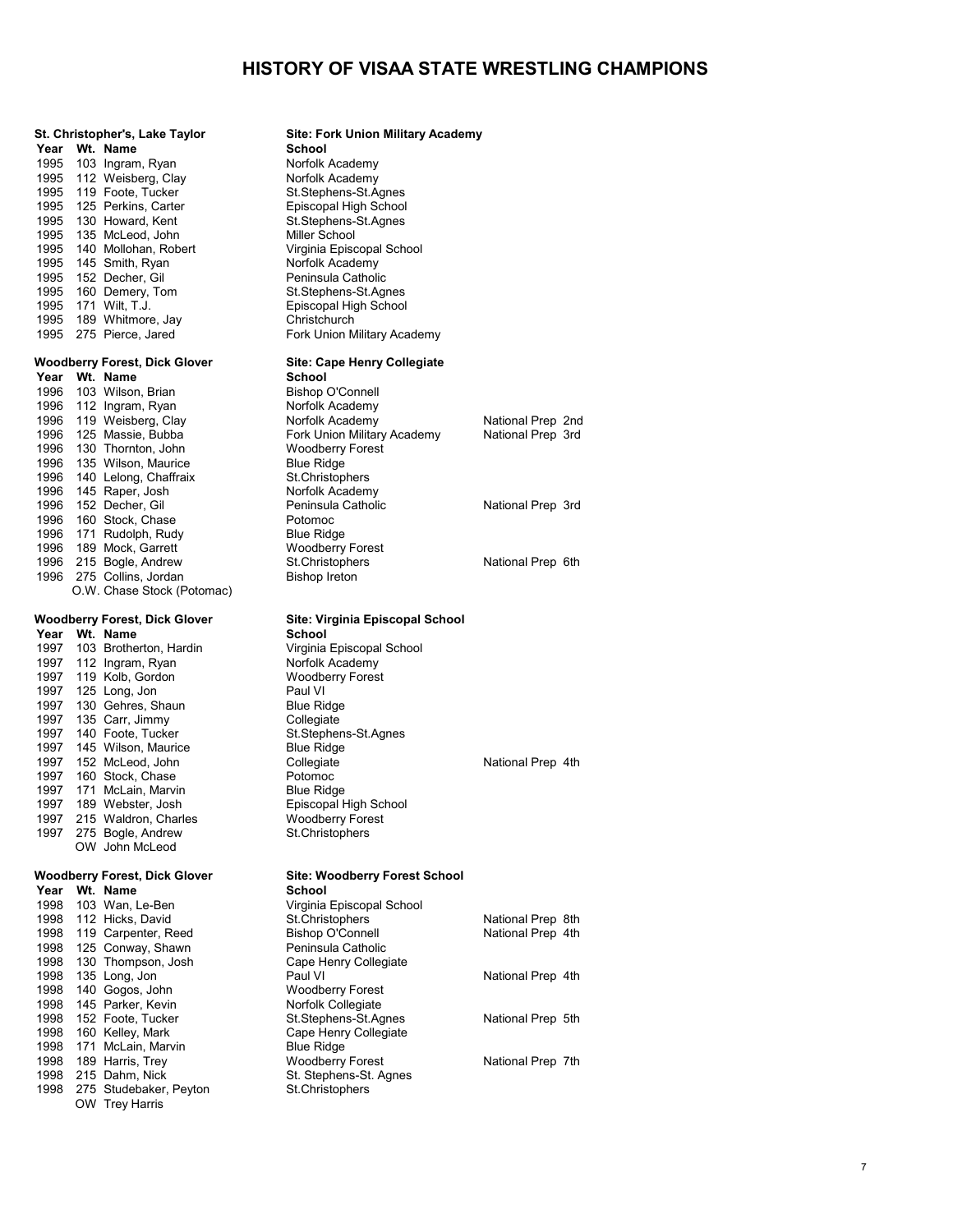|      |              | <b>Collegiate, Wortie Ferrell</b>            | Site: Naval Amphibious Base, Norfolk               |                                        |  |
|------|--------------|----------------------------------------------|----------------------------------------------------|----------------------------------------|--|
|      |              | Year Wt. Name                                | School                                             |                                        |  |
|      | 1999         | 103 Sica, Steve                              | Collegiate                                         | National Prep 8th                      |  |
|      |              | 1999 112 Anderson, Matt                      | Collegiate                                         |                                        |  |
|      | 1999         | 119 Hicks, David                             | St.Christophers                                    |                                        |  |
|      | 1999         | 125 Richardson, Tack                         | St.Stephens-St.Agnes                               |                                        |  |
|      | 1999         | 130 Carpenter, Reed                          | <b>Bishop O'Connell</b>                            | National Prep 5th                      |  |
|      | 1999         | 135 Thompson, Josh                           | Cape Henry Collegiate                              |                                        |  |
|      | 1999         | 140 Kelley, John                             | Cape Henry Collegiate                              |                                        |  |
|      | 1999         | 145 Greene, Dustin                           | Collegiate                                         |                                        |  |
|      | 1999         | 152 Inman, Walker                            | Episcopal                                          |                                        |  |
|      | 1999         | 160 Linsmier, Will                           | Miller School                                      |                                        |  |
|      | 1999         | 171 Gembara, Albert                          | <b>Bishop O'Connell</b>                            |                                        |  |
|      |              | 1999 189 Hovis, Jimmy                        | St.Christophers                                    |                                        |  |
|      |              | 1999 215 Deck, Andy                          | Collegiate                                         |                                        |  |
|      |              | 1999 275 Payne, Charles                      | <b>Woodberry Forest</b>                            | National Prep 8th                      |  |
|      |              | <b>Woodberry Forest, Dick Glover</b>         | <b>Site: Woodberry Forest School</b>               |                                        |  |
|      |              | Year Wt. Name                                | School                                             |                                        |  |
|      | 2000         | 103 Steve Sica                               | Collegiate                                         |                                        |  |
|      |              | 2000 112 DeVillo, John                       | Paul VI                                            |                                        |  |
|      | 2000         | 119 Miosi, Chris                             | St.Stephens-St.Agnes                               | National Prep 6th                      |  |
|      |              | 2000 125 Horton, Matt                        | St.Stephens-St.Agnes                               | National Prep 7th                      |  |
|      | 2000         | 130 Hicks, David                             | St.Christophers                                    | National Prep 5th                      |  |
|      | 2000         | 135 Williams-Parker, Keith                   | <b>Bishop O'Connell</b>                            |                                        |  |
|      | 2000         | 140 Carpenter, Reed                          | <b>Bishop O'Connell</b>                            | National Prep 2nd                      |  |
|      |              | 2000 145 Glenn, Jase                         | <b>Woodberry Forest</b>                            |                                        |  |
|      | 2000         | 152 Boswell, Patrick                         | Collegiate                                         |                                        |  |
|      | 2000         | 160 Shelgar, Reed                            | <b>Woodberry Forest</b>                            |                                        |  |
|      | 2000         | 171 Walker, Earle                            | Fork Union Military Academy                        |                                        |  |
|      |              | 2000 189 Patton, J.D.                        | <b>Woodberry Forest</b>                            |                                        |  |
|      | 2000         | 2000 215 Lyster, Bryan<br>275 Payne, Charles | <b>Woodberry Forest</b><br><b>Woodberry Forest</b> | National Prep 8th<br>National Prep 8th |  |
|      |              | OW J.D. Patton                               |                                                    |                                        |  |
|      |              |                                              |                                                    |                                        |  |
|      |              | Bishop O'Connell, Bill Carpenter             | Site: Virginia Episcopal School                    |                                        |  |
|      |              | Year Wt. Name                                | School                                             |                                        |  |
|      |              | 2001 103 Weisberg, Zach                      | Norfolk Academy                                    | National Prep 2nd                      |  |
|      | 2001         | 112 Carpenter, Joey                          | Paul VI                                            |                                        |  |
|      | 2001         | 119 Sica, Steve                              | Collegiate                                         | National Prep - 5th                    |  |
|      | 2001         | 125 Dulinawka, Mike                          | Fork Union Military Academy                        |                                        |  |
|      | 2001         | 130 Miosi, Chris                             | St.Stephens-St.Agnes                               | National Prep 5th                      |  |
|      | 2001         | 135 Ratley, Steve                            | <b>Bishop O'Connell</b>                            | National Prep 8th                      |  |
|      | 2001         | 140 Horton, Matt                             | Paul VI                                            | National Prep 7th                      |  |
|      | 2001         | 145 Carpenter, Reed                          | Bishop O'Connell                                   | National Prep 5th                      |  |
|      | 2001         | 152 Worosz, P.J.                             | Paul VI                                            | National Prep 5th                      |  |
|      | 2001         | 160 Wilson, Thomas                           | Episcopal High School                              |                                        |  |
| 2001 |              | 171 Fuller, Burton                           | St.Christophers                                    |                                        |  |
|      |              | 2001 189 McGurk, Brian                       | St. Christophers                                   |                                        |  |
|      |              | 2001 215 Buckingham, David                   | <b>Bishop O'Connell</b>                            |                                        |  |
|      | 2001         | 275 Anderson, Jordan<br>O.W. Reed Carpenter  | Lynchburg Christian Academy                        |                                        |  |
|      |              |                                              |                                                    |                                        |  |
|      |              | St. Christophers, Pete Shaifer               | <b>Site: Woodberry Forest School</b>               |                                        |  |
| Year |              | Wt. Name                                     | School                                             |                                        |  |
| 2002 | 2002         | 103 Lawson, Joseph                           | Collegiate                                         |                                        |  |
|      | 2002         | 112 Smith, Danny                             | Lynchburg Christian Academy                        |                                        |  |
|      | 2002         | 119 Hurrin, Dirk<br>125 Chernauskas, Ken     | St.Stephens-St.Agnes<br>St.Annes-Belfield          |                                        |  |
|      | 2002         | 130 Dulinawka, Mike                          | Virginia Episcopal School                          |                                        |  |
|      | 2002         | 135 Pennington, John                         | <b>Woodberry Forest</b>                            |                                        |  |
|      | 2002         | 140 Miosi, Chris                             | St.Stephens-St.Agnes                               | National Prep 2nd                      |  |
|      | 2002         | 145 Horton, Matt                             | Paul VI                                            | National Prep 5th                      |  |
|      | 2002         | 152 Ratley, Steve                            | <b>Bishop O'Connell</b>                            | National Prep 5th                      |  |
|      | 2002         | 160 Worosz, P.J.                             | Paul VI                                            | National Prep 7th                      |  |
|      | 2002         | 171 Gentil, Connor                           | <b>Woodberry Forest</b>                            |                                        |  |
|      | 2002         | 189 McGurk, Brian                            | St.Christophers                                    |                                        |  |
|      | 2002<br>2002 | 215 Grantham, Akel<br>275 Lotts, Seth        | St.Christophers<br>Collegiate                      | National Prep 6th                      |  |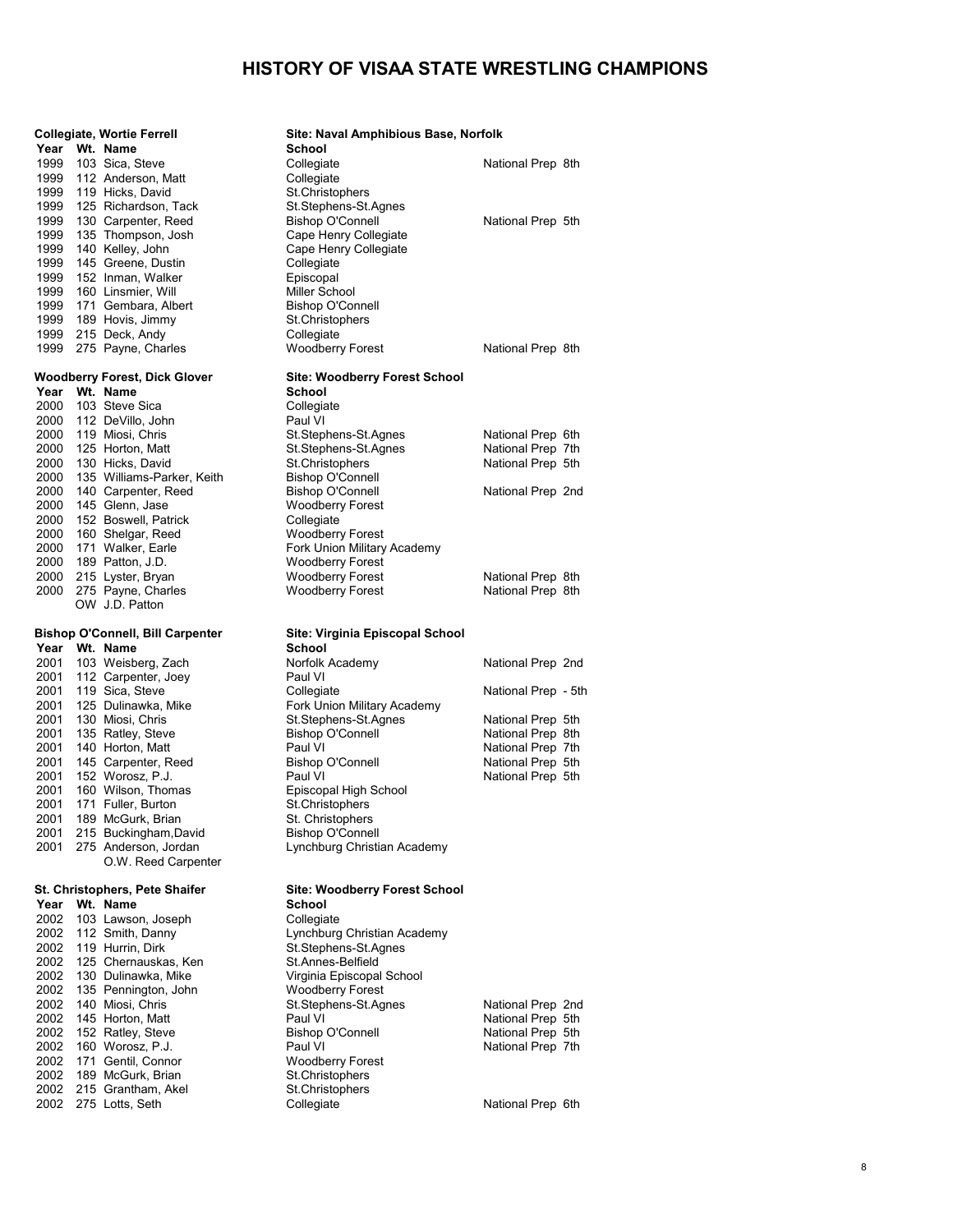|               | St. Christophers, Pete Shaifer           | <b>Site: Old Dominion University</b>       |                                        |  |
|---------------|------------------------------------------|--------------------------------------------|----------------------------------------|--|
| Year          | Wt. Name                                 | <b>School</b>                              |                                        |  |
| 2003          | 103 Giordano, Grant                      | Norfolk Academy                            |                                        |  |
| 2003          | 112 Herod, Brian                         | St.Christophers                            |                                        |  |
| 2003          | 119 Pauls, Brendan                       | <b>Bishop Ireton</b>                       | National Prep 8th                      |  |
| 2003          | 125 Robertson, Jamie                     | Collegiate                                 |                                        |  |
| 2003          | 130 Doty, Joe                            | Norfolk Collegiate                         |                                        |  |
| 2003          | 135 deLalla, Danny                       | Norfolk Academy                            | National Prep 8th                      |  |
| 2003          | 140 Hurrin, Dirk                         | St.Stephens-St.Agnes                       | National Prep 8th                      |  |
| 2003          | 145 Wilcox, Chris                        | Virginia Episcopal School                  |                                        |  |
| 2003          | 152 Liss, Mike                           | St.Stephens-St.Agnes                       | National Prep 6th                      |  |
| 2003          | 160 Worosz, P.J.                         | Paul VI                                    | National Prep 5th                      |  |
| 2003          | 171 Clark, Dominic                       | Hargrave Military Academy                  | National Prep 6th                      |  |
| 2003          | 189 Gentil, Connor                       | <b>Woodberry Forest</b>                    | National Prep 7th                      |  |
| 2003          | 215 Schmidt, Tyler                       | St. Christophers                           |                                        |  |
| 2003          | 275 Pinkerton, Jeb                       | St. Christophers                           |                                        |  |
|               | OW Danny deLalla                         |                                            |                                        |  |
|               |                                          |                                            |                                        |  |
|               | St. Christophers, Pete Shaifer           | Site: Virginia Episcopal School            |                                        |  |
| Year Wt. Name |                                          | <b>School</b>                              |                                        |  |
| 2004          | 103 Giordano, Grant                      | Norfolk Academy                            |                                        |  |
| 2004          | 112 Donahue, Kevin                       | St. Christophers                           | National Prep 6th                      |  |
| 2004          | 119 Herod, Brian                         | St. Christophers                           |                                        |  |
| 2004          | 125 Rolfe, Zach                          | St. Christophers                           |                                        |  |
| 2004          | 130 Robertson, Jamie                     | Collegiate                                 |                                        |  |
| 2004          | 135 Shafer, David                        | St. Christophers                           |                                        |  |
| 2004          | 140 Macdonald, Hunter                    | St. Christophers                           |                                        |  |
| 2004          | 145 Park, Kris                           | <b>Bishop O'Connell</b>                    | National Prep 5th                      |  |
| 2004          | 152 Stokes, Lee                          | Greenbrier Christian                       |                                        |  |
| 2004          | 160 Hurrin, Dirk                         | St.Stephens-St.Agnes                       | National Prep 2nd                      |  |
| 2004<br>2004  | 171 Ratley, Steve<br>189 Robertson, Ryan | <b>Bishop O'Connell</b><br>St.Christophers | National Prep 3rd<br>National Prep 8th |  |
| 2004          | 215 Shotwell, Mike                       | St.Stephens-St.Agnes                       | National Prep 4th                      |  |
|               | 2004 275 Lynch, Eddie                    | <b>Bishop O'Connell</b>                    |                                        |  |
|               | O.W. Steve Ratley                        |                                            |                                        |  |
|               |                                          |                                            |                                        |  |
|               | St. Christopher's, Pete Shaifer          | Site: Paul VI Catholic High School         |                                        |  |
| Year Wt. Name |                                          | <b>School</b>                              |                                        |  |
| 2005          | 103 Friddell, Robert                     | Collegiate                                 |                                        |  |
| 2005          | 112 Kurtzke, Eric                        | <b>Bishop O'Connell</b>                    |                                        |  |
| 2005          | 119 Hamblen, Tyler                       | St.Christophers                            |                                        |  |
| 2005          | 125 Donahue, Kevin                       | St.Christophers                            |                                        |  |
| 2005          | 130 Redd, Sam                            | St.Christophers                            |                                        |  |
| 2005          | 135 Rolfe, Zach                          | St.Christophers                            | National Prep 6th                      |  |
| 2005          | 140 Schafer, David                       | St.Christophers                            |                                        |  |
| 2005          | 145 Macdonald, Hunter                    | St. Christophers                           | National Prep 3rd                      |  |
| 2005          | 152 Moses, Josh                          | St.Christophers                            |                                        |  |
| 2005          | 160 Hurrin, Dirk                         | St.Stephens-St.Agnes                       | National Prep 3rd                      |  |
| 2005          | 171 Higginbotham, Hunter                 | Virginia Episcopal School                  | National Prep 6th                      |  |
| 2005          | 189 Schmidt, Tyler                       | St.Christophers                            |                                        |  |
| 2005          | 215 Patton, Kent                         | Randolph Macon Academy                     |                                        |  |
| 2005          | 275 Rose, Tim                            | St. Christophers                           | National Prep 5th                      |  |
|               | O.W. Dirk Hurrin                         |                                            |                                        |  |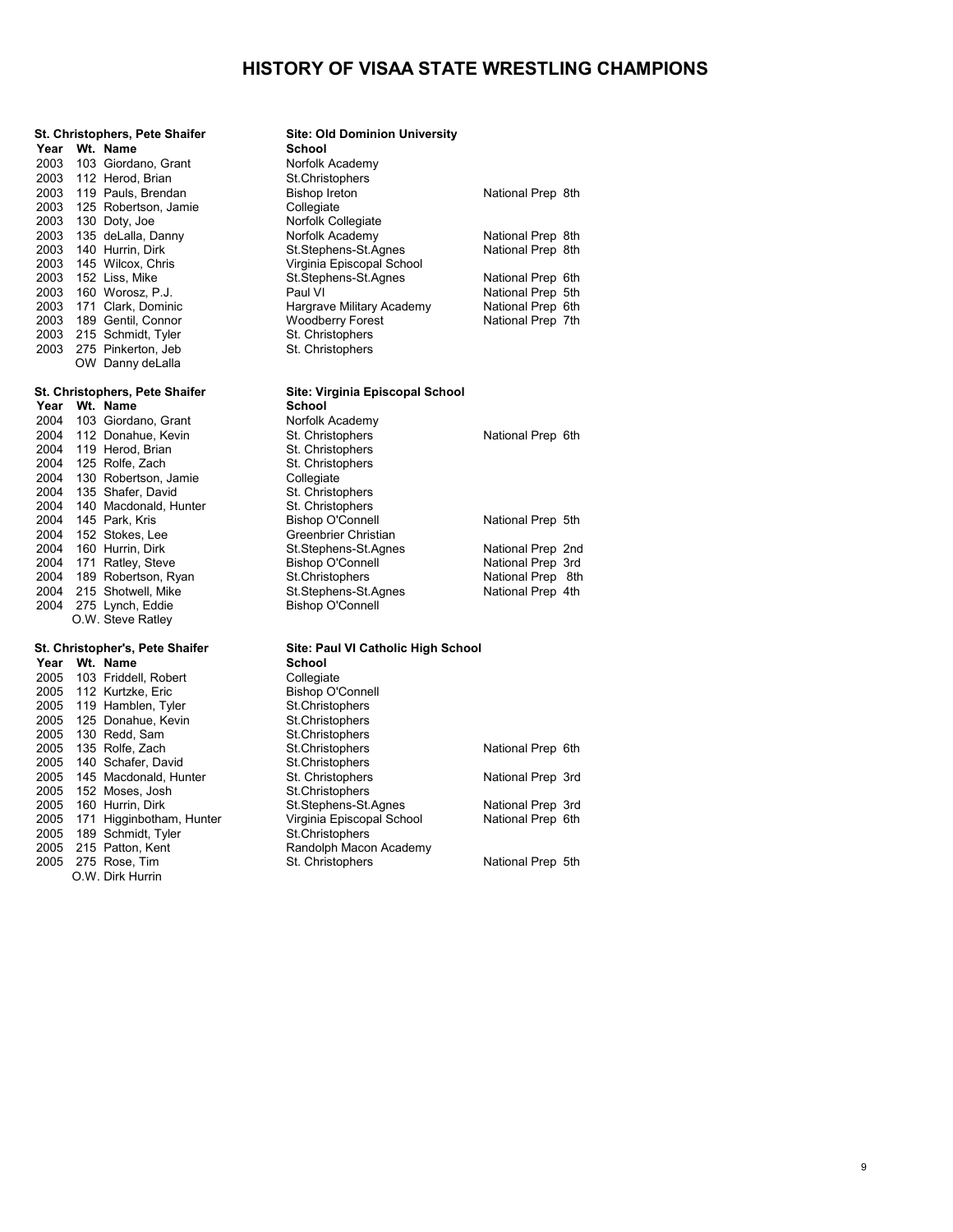| Year         | St. Christopher's, Pete Shaifer<br>Wt. Name | Site: St. Christopher's School<br><b>School</b> |                                        |  |
|--------------|---------------------------------------------|-------------------------------------------------|----------------------------------------|--|
| 2006         | 103 Whitt, Bryan                            | Norfolk Academy                                 |                                        |  |
| 2006         | 112 Dunbar, Nam                             | Bishop O'Connell                                |                                        |  |
| 2006         | 119 Hamblen, Tyler                          | St. Christophers                                | National Prep 7th                      |  |
| 2006         | 125 Kurtzke, Eric                           | <b>Bishop O'Connell</b>                         | National Prep 7th                      |  |
| 2006         | 130 Donahue, Kevin                          | St. Christophers                                | National Prep 6th                      |  |
| 2006         | 135 Munno, Joseph                           | St. Christophers                                |                                        |  |
| 2006         | 140 Giordano, Grant                         | Norfolk Academy                                 | National Prep 5th                      |  |
| 2006         | 145 Philp, Craig                            | St. Christophers                                |                                        |  |
| 2006         | 152 Rolfe, Zach                             | St. Christophers                                | National Prep 5th                      |  |
| 2006         | 160 Carr, Adam                              | Cape Henry Collegiate                           |                                        |  |
| 2006         | 171 Halonen, Andy                           | Hargrave Military Academy                       |                                        |  |
| 2006         | 189 Soltis, Alex                            | Paul VI                                         |                                        |  |
| 2006         | 215 Gilmore, Ashton                         | St. Christophers                                | National Prep 6th                      |  |
| 2006         | 275 Marcey, Jake                            | <b>Woodberry Forest</b>                         | National Prep 4th                      |  |
|              | OW. Lightweights - Nam Dunbar               |                                                 |                                        |  |
|              | OW. Middleweights - Grant Giordano          |                                                 |                                        |  |
|              | OW. Heavyweights - Andy Halonen             |                                                 |                                        |  |
|              | St. Christopher's, Pete Shaifer             | <b>Site: Woodberry Forest</b>                   |                                        |  |
|              | Year Wt. Name                               | School                                          |                                        |  |
| 2007         | 103 Whitt, Bryan                            | Norfolk Academy                                 | National Prep 5th                      |  |
| 2007         | 112 Tyler Spangler                          | St. Christophers                                | National Prep 8th                      |  |
| 2007         | 119 Aaron Runzo                             | Norfolk Academy                                 |                                        |  |
| 2007<br>2007 | 125 Anthony Liskey                          | <b>Bishop Sullivan</b>                          |                                        |  |
| 2007         | 130 Tyler Hamblen<br>135 Kevin Donahue      | St. Christophers<br>St. Christophers            | National Prep 6th<br>National Prep 5th |  |
| 2007         | 140 Eric Kurtzke                            | <b>Bishop O'Connell</b>                         |                                        |  |
| 2007         | 145 Joseph Munno                            | St. Christophers                                |                                        |  |
| 2007         | 152 John Curtin                             | <b>Bishop O'Connell</b>                         |                                        |  |
| 2007         | 160 Craig Philp                             | St. Christophers                                |                                        |  |
| 2007         | 171 Tim Dean                                | <b>Bishop Ireton</b>                            |                                        |  |
| 2007         | 189 Soltis, Alex                            | Paul VI                                         | National Prep 7th                      |  |
| 2007         | 215 Robbie Scott                            | Norfolk Academy                                 |                                        |  |
| 2007         | 275 Marcey, Jake                            | <b>Woodberry Forest</b>                         | National Prep Champion                 |  |
|              | OW. Lightweights - Aaron Runzo              |                                                 |                                        |  |
|              | OW. Middleweights - Kevin Donahue           |                                                 |                                        |  |
|              | OW. Heavyweights - Tim Dean                 |                                                 |                                        |  |
|              | St. Christophers, Frank Kiefer              | <b>Site: Cape Henry Collegiate</b>              |                                        |  |
|              | Year Wt. Name                               | School                                          |                                        |  |
| 2008         | 103 Taylor Whitt                            | Norfolk Academy                                 |                                        |  |
| 2008         | 112 Bryan Whitt                             | Norfolk Academy                                 | National Prep 5th                      |  |
| 2008         | 119 Tyler Spangler                          | St. Christophers                                | National Prep 8th                      |  |
| 2008         | 125 Nam Dunbar                              | <b>Bishop O'Connell</b>                         |                                        |  |
| 2008         | 130 Bobby Burg                              | <b>Woodberry Forest</b>                         | National Prep 6th                      |  |
| 2008         | 135 Johnny Motley                           | Episcopal School                                |                                        |  |
| 2008         | 140 Eric Kurtzke                            | <b>Bishop O'Connell</b>                         | National Prep 7th                      |  |
| 2008         | 145 Andrew Mertens                          | Collegiate School                               |                                        |  |
| 2008         | 152 Kevin Isaacs                            | St. Christophers                                |                                        |  |
| 2008<br>2008 | 160 Ted Gottwald<br>171 Clarke Gottwald     | St. Christophers<br>St. Christophers            |                                        |  |
| 2008         | 189 Wilson Maclin                           | <b>Woodberry Forest</b>                         |                                        |  |
| 2008         | 215 Ethan Hagner                            | Liberty Christian Academy                       |                                        |  |
| 2008         | 275 John King                               | <b>Blue Ridge School</b>                        | National Prep 8th                      |  |
|              | OW. Lightweights - Nam Dunbar               |                                                 |                                        |  |
|              | OW. Middleweights - Eric Kurtzke            |                                                 |                                        |  |

OW. Heavyweights - Clarke Gottwald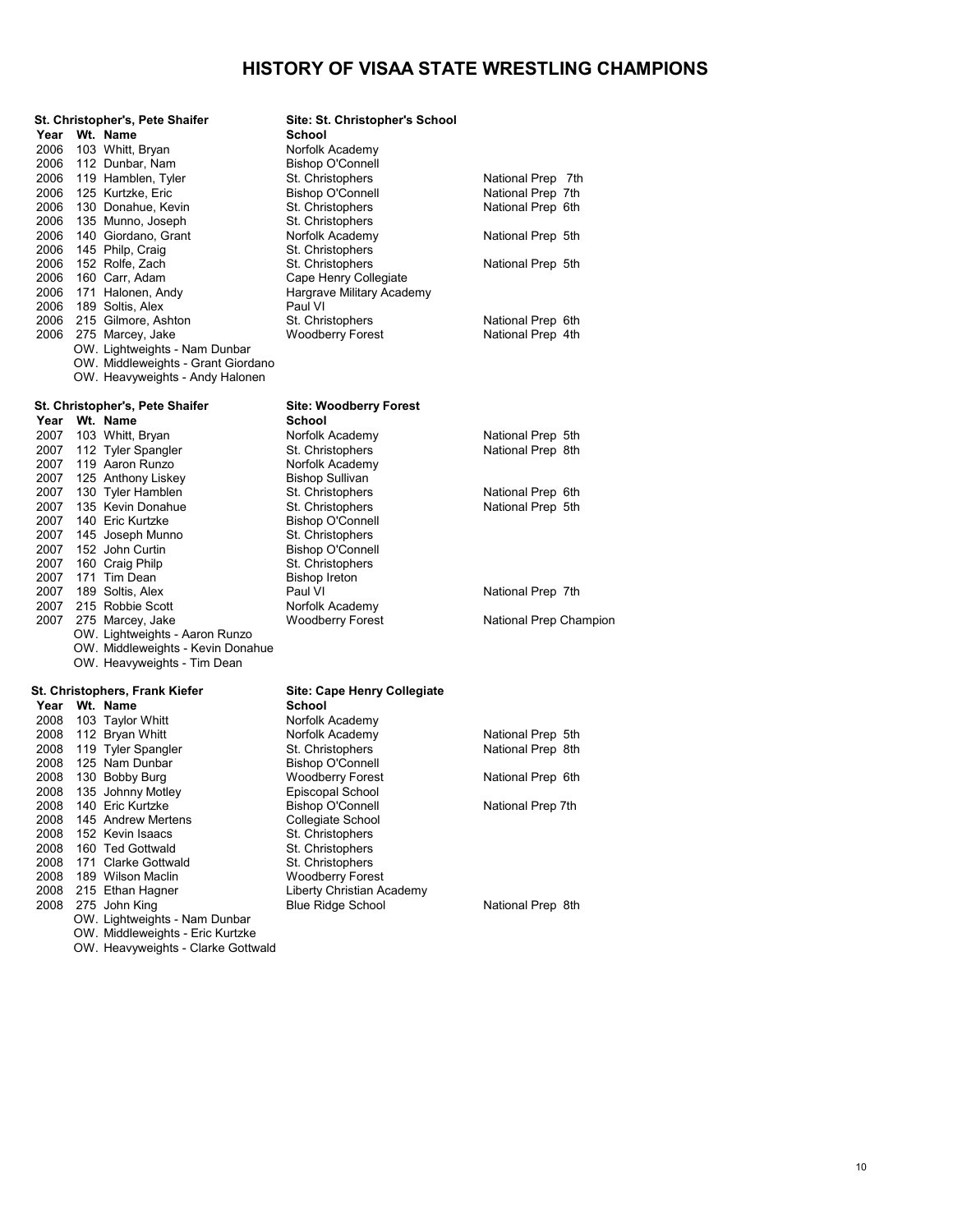|              | St. Christophers, Frank Kiefer       | Site: VCU Siegel Center                          |                                        |
|--------------|--------------------------------------|--------------------------------------------------|----------------------------------------|
| Year         | Wt. Name                             | <b>School</b>                                    |                                        |
| 2009         | 103 Will Mason                       | Cape Henry Collegiate                            | National Prep 4th                      |
| 2009         | 112 Bryan Whitt                      | Norfolk Academy                                  | National Prep 2nd                      |
| 2009         | 119 Kyle Mason                       | <b>Bishop O'Connell</b>                          |                                        |
| 2009         | 125 Tyler Spangler                   | St. Christophers                                 |                                        |
| 2009         | 130 Nam Dunbar                       | <b>Bishop O'Connell</b>                          |                                        |
| 2009<br>2009 | 135 Jonathan Carpenter               | <b>Bishop O'Connell</b>                          | National Prep 3rd                      |
| 2009         | 140 Bobby Burg<br>145 Sam Law        | <b>Woodberry Forest</b><br>Cape Henry Collegiate | National Prep 2nd<br>National Prep 7th |
| 2009         | 152 Jason Luster                     | <b>Blue Ridge School</b>                         | National Prep 2nd                      |
| 2009         | 160 Ted Gottwald                     | St. Christophers                                 | National Prep 8th                      |
| 2009         | 171 Mitch Brown                      | <b>Bishop O'Connell</b>                          |                                        |
| 2009         | 189 Mark Burlee                      | St. Christophers                                 |                                        |
| 2009         | 215 Everett Epstein                  | St. Stephens-St. Agnes                           | National Prep 6th                      |
|              | 2009 275 John King                   | <b>Blue Ridge</b>                                |                                        |
|              | OW. Lightweights - Bryan Whitt       |                                                  |                                        |
|              | OW. Middleweights - Jason Luster     |                                                  |                                        |
|              | OW. Heavyweights - Ted Gottwald      |                                                  |                                        |
|              | St. Christophers, Frank Kiefer       | Site: St. Christopher's School                   |                                        |
|              | Year Wt. Name                        | School                                           |                                        |
| 2010         | 103 Will Mason                       | Cape Henry Collegiate                            | National Prep Champion                 |
| 2010         | 112 Jacob Ramos                      | <b>Bishop O'Connell</b>                          |                                        |
| 2010         | 119 Brandon Jeske                    | St. Christophers                                 | National Prep 2nd                      |
| 2010         | 125 Taylor Whitt                     | Norfolk Academy                                  |                                        |
| 2010         | 130 Jordan Bruckner                  | Liberty Christian Academy                        |                                        |
| 2010         | 135 David Kirkland                   | Norfolk Collegiate School                        |                                        |
| 2010         | 140 Duke Pickett                     | <b>Woodberry Forest</b>                          | National Prep 2nd                      |
| 2010         | 145 Loren Phillips                   | St. Christophers                                 | National Prep 5th                      |
| 2010         | 152 Damien Ashley                    | Paul VI Catholic                                 |                                        |
| 2010         | 160 David Wesley                     | St. Christophers                                 | National Prep 2nd                      |
| 2010         | 171 Ted Gottwald                     | St. Christophers                                 | National Prep 6th                      |
| 2010         | 189 Henry Eshelman                   | Episcopal High School                            |                                        |
| 2010         | 215 Chris Gill                       | St. Christophers                                 |                                        |
| 2010         | 275 Alex Henry                       | Episcopal High School                            |                                        |
|              | OW. Lightweights - Brandon Jeske     |                                                  |                                        |
|              | OW. Middleweights - Duke Pickett     |                                                  |                                        |
|              | OW. Heavyweights - David Wesley      |                                                  |                                        |
|              | St. Christophers, John Gordon        | <b>Site: VCU Siegel Center</b>                   |                                        |
|              | Year Wt. Name                        | <b>School</b>                                    |                                        |
| 2011         | 103 Tony Protogyrou                  | Norfolk Collegiate School                        | National Prep 5th                      |
| 2011         | 112 Will Mason                       | Cape Henry Collegiate                            | National Prep 3rd                      |
| 2011         | 119 Jacob Ramos                      | <b>Bishop O'Connell</b>                          |                                        |
| 2011         | 125 Scott Cunningham                 | Cape Henry Collegiate                            |                                        |
| 2011         | 130 Robert Janis                     | St. Christophers                                 | National Prep 7th                      |
| 2011         | 135 Taylor Whitt                     | Norfolk Academy                                  | National Prep 7th                      |
| 2011         | 140 Daniel Callahan                  | Bishop O'Connell<br>Liberty Christian Academy    | National Prep 6th                      |
| 2011<br>2011 | 145 Marcus Miller                    | St. Christophers                                 | National Prep 3rd                      |
| 2011         | 152 David Wesley<br>160 Taylor Reuss | Woodberry Forest School                          | National Prep 6th                      |
| 2011         | 171 Quent Alcorn                     | St. Christophers                                 |                                        |
| 2011         | 189 Ray Geier                        | Paul IV High School                              |                                        |
| 2011         | 215 Andrew Lutterloh                 | <b>Bishop Ireton</b>                             |                                        |
| 2011         | 285 Alex Henry                       | Episcopal High School                            | National Prep 4th                      |
|              | OW. Lightweights - Will Mason        |                                                  |                                        |
|              | OW Middleweights - David Wesley      |                                                  |                                        |

OW. Middleweights - David Wesley OW. Heavyweights - Alex Henry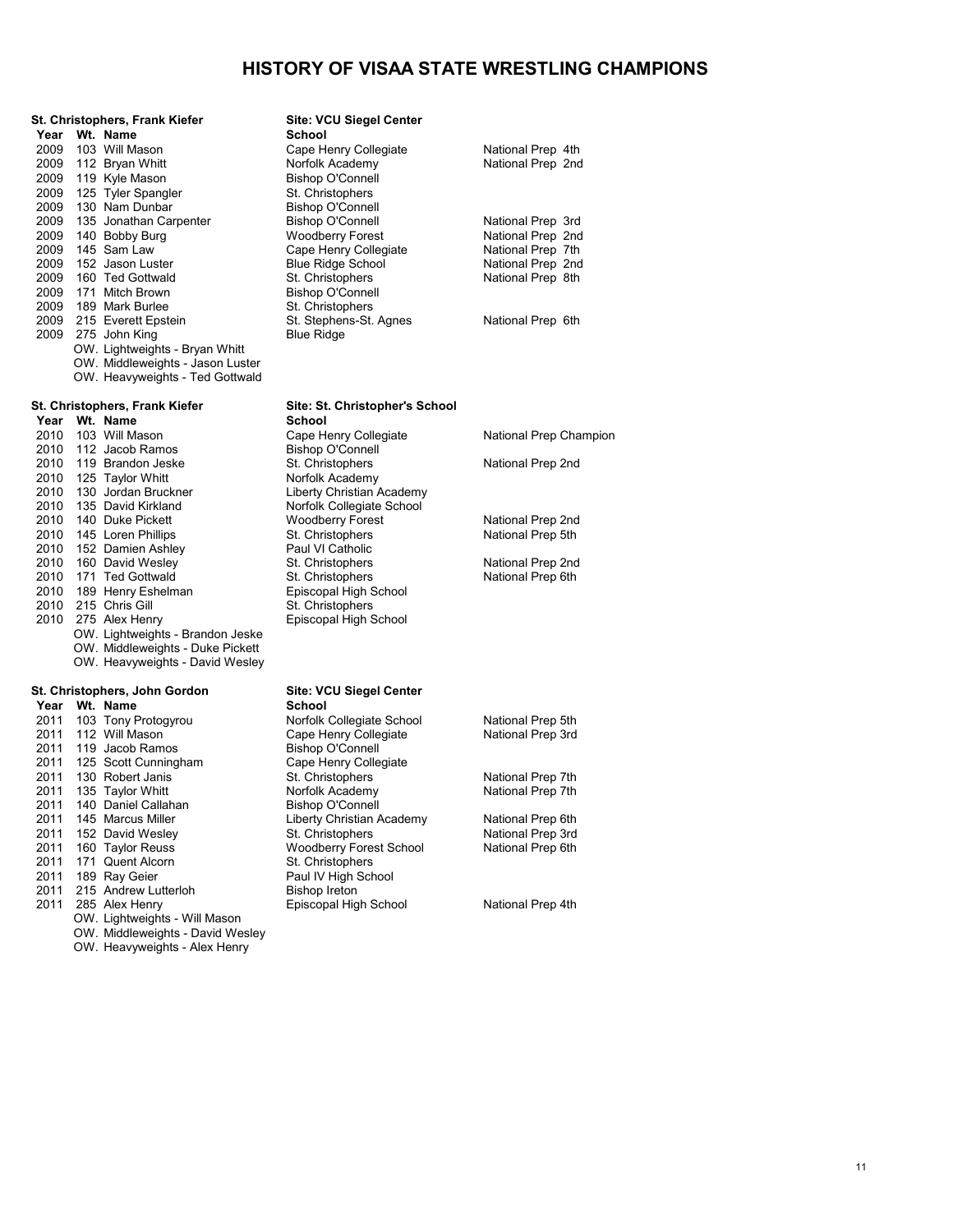|      | St. Christophers, John Gordon           | Site: Hermitage High School                                                   |                        |
|------|-----------------------------------------|-------------------------------------------------------------------------------|------------------------|
| Year | Wt. Name                                | School                                                                        |                        |
| 2012 | 106 William Kelly                       | St. Christopher's School                                                      | National Prep 5th      |
| 2012 | 113 Dustin Runzo                        | Norfolk Academy                                                               |                        |
| 2012 | 120 Will Mason                          | Cape Henry Collegiate                                                         | National Prep 2nd      |
| 2012 | 126 Scott Cunningham                    | Cape Henry Collegiate                                                         |                        |
| 2012 | 132 Beau Johnson                        | Virginia Episcopal School                                                     |                        |
| 2012 | 138 Rick Rumley                         | <b>Bishop Sullivan</b>                                                        |                        |
| 2012 | 145 Robert Janis                        | St. Christopher's School                                                      | National Prep 6th      |
| 2012 | 152 Marcus Miller                       | Liberty Christian Academy                                                     |                        |
| 2012 | 160 Michael Logan                       | <b>Benedictine College Preparatory</b>                                        |                        |
| 2012 | 170 Jason Willoughby                    | Pope John Paul the Great                                                      |                        |
| 2012 | 182 Ray Geier                           | Paul IV High School                                                           |                        |
| 2012 | 195 Quent Alcorn                        | St. Christopher's School                                                      |                        |
|      | 2012 220 Andrew Lutterloh               | <b>Bishop Ireton</b>                                                          | National Prep 3rd      |
|      | 2012 285 Nigel Cawthorn                 | Hargrave Military Academy                                                     |                        |
|      | OW. Lightweights - Will Mason           |                                                                               |                        |
|      | OW. Middleweights - Marcus Miller       |                                                                               |                        |
|      | OW. Heavyweights - Ray Geier            |                                                                               |                        |
|      | Liberty Christian Academy, Paul Anthony | Site: Glen Allen High School                                                  |                        |
|      | Year Wt. Name                           | <b>School</b>                                                                 |                        |
| 2013 | 106 Logan Harvich                       | Cape Henry Collegiate                                                         | National Prep 7th      |
| 2013 | 113 William Kelly                       | St. Christopher's School                                                      | National Prep 6th      |
| 2013 | 120 Josh Baier                          | Roanoke Catholic                                                              |                        |
| 2013 | 126 Braxton Walker                      | <b>Benedictine</b>                                                            |                        |
| 2013 | 132 Andrew Atkinson                     | Liberty Christian Academy                                                     | National Prep 2nd      |
| 2013 | 138 Richard Rumley                      | <b>Bishop Sullivan</b>                                                        |                        |
| 2013 | 145 Ike Podell                          | Liberty Christian Academy                                                     | National Prep 5th      |
| 2013 | 152 Robert Janis                        | St. Christopher's School                                                      | National Prep 6th      |
| 2013 | 160 Kyle Pate                           | Collegiate School                                                             |                        |
| 2013 | 170 Cabell Thoma                        | <b>Benedictine</b>                                                            |                        |
| 2013 | 182 Ralph Toomey                        | <b>Benedictine</b>                                                            |                        |
| 2013 | 195 Blake Papet                         | Liberty Christian Academy                                                     |                        |
| 2013 | 220 Marshall Hollerith                  | St. Christopher's School                                                      | National Prep 8th      |
| 2013 | 285 Tyler Anthony                       | St. Christopher's School                                                      |                        |
|      | OW Lightweights: Josh Baier             |                                                                               |                        |
|      | OW Middleweights: Andrew Atkinson       |                                                                               |                        |
|      | OW Heavyweights: Marshall Hollerith     |                                                                               |                        |
|      |                                         | Benedictine College Preparatory, Ryan Hall Site: Cape Henry Collegiate School |                        |
|      | Year Wt. Name                           |                                                                               |                        |
| 2014 | 106 Joey Prata                          | St. Christopher's School                                                      | National Prep Champion |
| 2014 | 113 Logan Harvich                       | Cape Henry Collegiate School                                                  | National Prep 5th      |
| 2014 | 120 Josh Wyland                         | <b>Benedictine College Preparatory</b>                                        | National Prep 8th      |
| 2014 | 126 William Kelly                       | St. Christopher's School                                                      | National Prep 5th      |
| 2014 | 132 Dustin Runzo                        | Norfolk Academy                                                               |                        |
| 2014 | 138 Brandon Walker                      | <b>Woodberry Forest School</b>                                                |                        |
| 2014 | 145 Jared Engh                          | <b>Woodberry Forest School</b>                                                |                        |
| 2014 | 152 Brendan May                         | Paul VI Catholic High School                                                  |                        |
| 2014 | 160 Evan Bergeron                       | Paul VI Catholic High School                                                  |                        |
| 2014 | 170 Judah Bruce                         | Liberty Christian Academy                                                     | National Prep 7th      |
| 2014 | 182 Cabell Thoma                        | <b>Benedictine College Preparatory</b>                                        |                        |
| 2014 | 195 Carrington Lanier                   | St. Christopher's School                                                      |                        |
| 2014 | 220 Damien Dozier                       | Virginia Episcopal School                                                     |                        |
| 2014 | 285 Tyler Anthony                       | St. Christopher's School                                                      |                        |
|      | OW Lightweights: Joey Prata             |                                                                               |                        |

OW Middleweights: Brendan May OW Heavyweights: Judah Bruce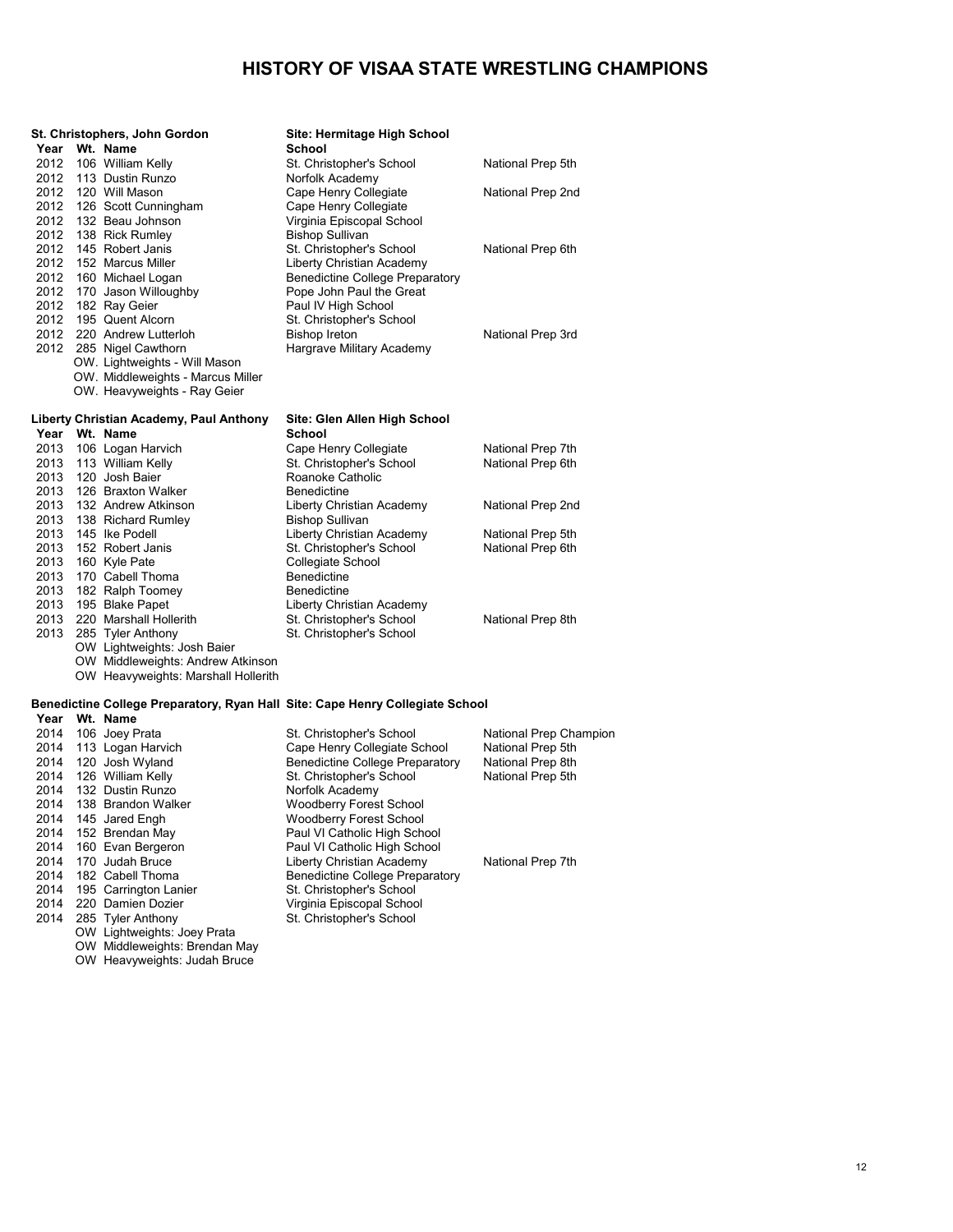|      | Benedictine College Preparatory, Ryan Hall  Site: Hermitage High School              |                                                                           |                                        |
|------|--------------------------------------------------------------------------------------|---------------------------------------------------------------------------|----------------------------------------|
|      | Year Wt. Name                                                                        |                                                                           |                                        |
| 2015 | 106 Justin Phillips                                                                  | Liberty Christian Academy                                                 |                                        |
| 2015 | 113 Joe Prata                                                                        | St. Christopher's School                                                  | National Prep Champion                 |
| 2015 | 120 Brady Leffew                                                                     | Liberty Christian Academy                                                 |                                        |
| 2015 | 126 Logan Harvich                                                                    | Cape Henry Collegiate                                                     | National Prep 5th                      |
| 2015 | 132 Josh Wyland                                                                      | <b>Benedictine College Preparatory</b>                                    |                                        |
| 2015 | 138 Daniel May                                                                       | <b>Fishburne Military School</b>                                          |                                        |
| 2015 | 145 Jared Engh                                                                       | <b>Woodberry Forest School</b>                                            |                                        |
| 2015 | 152 Robert DuPont                                                                    | <b>Benedictine College Preparatory</b>                                    | National Prep 6th                      |
| 2015 | 160 Paul Huemme                                                                      | The Covenant School                                                       |                                        |
| 2015 | 170 Judah Bruce                                                                      | Liberty Christian Academy                                                 | National Prep 4th                      |
| 2015 | 182 Jackson Law                                                                      | Cape Henry Collegiate                                                     | National Prep 6th                      |
| 2015 | 195 Carrington Lanier                                                                | St. Christopher's School                                                  |                                        |
| 2015 | 220 Mark Cavazos                                                                     | Fork Union Military Academy                                               |                                        |
| 2015 | 285 D.T. Bradley                                                                     | St. Christopher's School                                                  |                                        |
|      | OW Lightweights: Joey Prata                                                          |                                                                           |                                        |
|      | OW Middleweights: Jared Engh                                                         |                                                                           |                                        |
|      | OW Heavyweights: Jackson Law                                                         |                                                                           |                                        |
|      | Benedictine College Preparatory, Ryan Hall Site: Deep Run High School                |                                                                           |                                        |
| Year | Wt. Name                                                                             |                                                                           |                                        |
| 2016 | 106 Cade Adamski                                                                     | <b>Bishop Sullivan Catholic</b>                                           |                                        |
| 2016 | 113 Connor Alexander                                                                 | St. Christopher's School                                                  | National Prep 5th                      |
| 2016 | 120 Joe Prata                                                                        | St. Christopher's School                                                  | National Prep 2nd                      |
| 2016 | 126 Brady Biller                                                                     | <b>Benedictine College Preparatory</b>                                    |                                        |
| 2016 | 132 Jackson Turley                                                                   | St. Christopher's School                                                  |                                        |
| 2016 | 138 Josh Wyland                                                                      | <b>Benedictine College Preparatory</b>                                    | National Prep 7th                      |
| 2016 | 145 Robert DuPont                                                                    | <b>Benedictine College Preparatory</b>                                    |                                        |
| 2016 | 152 Brian Sakalas                                                                    | Roanoke Catholic                                                          | National Prep 3rd                      |
| 2016 | 160 Tanner Hood                                                                      | St. Christopher's School                                                  |                                        |
| 2016 | 170 Carter Davis                                                                     | St. Christopher's School                                                  | National Prep 3rd                      |
| 2016 | 182 Chris Beck                                                                       | Norfolk Collegiate School                                                 |                                        |
| 2016 | 195 Max Gallahan                                                                     | St. Stephens/St. Agnes                                                    |                                        |
| 2016 | 220 James Frazier                                                                    | Paul VI Catholic High School                                              | National Prep 8th                      |
| 2016 | 285 Rick Weaver                                                                      | The Covenant School                                                       |                                        |
|      | 2016 OW Lightweights: Joey Prata                                                     |                                                                           |                                        |
|      | 2016 OW Middleweights: Brian Sakalas<br>2016 OW Heavyweights: Chris Beck             |                                                                           |                                        |
|      |                                                                                      |                                                                           |                                        |
|      | Benedictine College Preparatory, Ryan Hall Site: Arthur Ashe Center<br>Year Wt. Name |                                                                           |                                        |
| 2017 | 106 Gabe Slate                                                                       |                                                                           |                                        |
| 2017 | 113 Cade Adamski                                                                     | <b>Benedictine College Preparatory</b><br><b>Bishop Sullivan Catholic</b> | National Prep 8th                      |
| 2017 | 120 Connor Alexander                                                                 |                                                                           |                                        |
| 2017 | 126 Gray Hart                                                                        | St. Christopher's School<br>St. Christopher's School                      | National Prep 7th<br>National Prep 5th |
| 2017 | 132 Brady Biller                                                                     | <b>Benedictine College Preparatory</b>                                    | National Prep 8th                      |
| 2017 | 138 Bo Williamson                                                                    | St. Christopher's School                                                  |                                        |
| 2017 | 145 Josh Wyland                                                                      | <b>Benedictine College Preparatory</b>                                    | National Prep 2nd                      |
| 2017 | 152 Trevor Haynes                                                                    | <b>Benedictine College Preparatory</b>                                    |                                        |
| 2017 | 160 Jackson Turley                                                                   | St. Christopher's School                                                  |                                        |
| 2017 | 170 Tanner Hood                                                                      | St. Christopher's School                                                  | National Prep 4th                      |
|      |                                                                                      |                                                                           |                                        |

2017 182 Bailey Coates **Benedictine College Preparatory**  195 Hunter Christianson Cape Henry Collegiate 2017 220 Jens Ames St. Christopher's School 285 Rick Weaver The Covenant School

 OW Lightweights: Cade Adamski OW Middleweights: Josh Wyland OW Heavyweights: Rick Weaver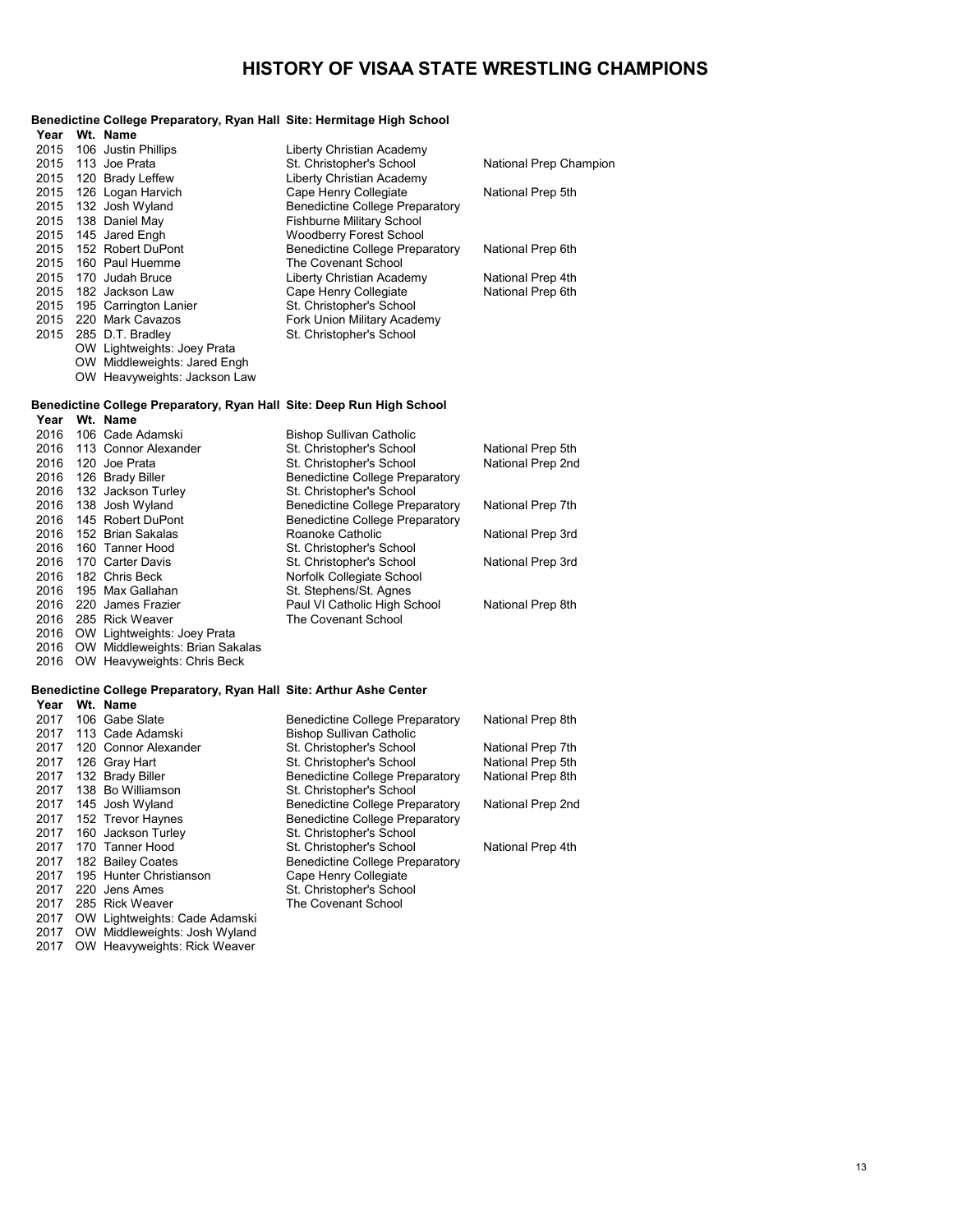|              | St. Christopher's School, Ross Gitomer<br>Year Wt. Name | <b>Site: Woodberry Forest School</b>                         |                        |
|--------------|---------------------------------------------------------|--------------------------------------------------------------|------------------------|
| 2018         | 106 Erik Roggie                                         | St. Christopher's School                                     |                        |
| 2018         | 113 Trey Ashby                                          | St. Christopher's School                                     |                        |
| 2018         | 120 Matthew Farrar                                      | <b>Fishburne Military School</b>                             |                        |
| 2018         | 126 Michael Albergo                                     | <b>Benedictine College Preparatory</b>                       |                        |
| 2018         | 132 Connor Alexander                                    | St. Christopher's School                                     | National Prep 7th      |
| 2018         | 138 Gray Hart                                           | St. Christopher's School                                     | National Prep 3rd      |
| 2018         | 145 Odysseus Avgeros                                    | <b>Benedictine College Preparatory</b>                       |                        |
| 2018         | 152 Galilee Kissell                                     | Peninsula Catholic                                           |                        |
| 2018         | 160 Christos Avgeros                                    | <b>Benedictine College Preparatory</b>                       | National Prep 7th      |
| 2018         | 170 Jackson Turley                                      | St. Christopher's School                                     | National Prep 2nd      |
| 2018         | 182 Carter Davis                                        | St. Christopher's School                                     | National Prep 5th      |
| 2018         | 195 Sam Lu                                              | The Potomac School                                           |                        |
| 2018         | 220 Jens Ames                                           | St. Christopher's School                                     | National Prep 3rd      |
| 2018         | 285 Rick Weaver                                         | The Covenant School                                          | National Prep 7th      |
|              | 2018 OW Lightweights: Matthew Farrar                    | <b>Fishburne Military School</b>                             |                        |
|              | 2018 OW Middleweights: Gray Hart                        | St. Christopher's School                                     |                        |
|              | 2018 OW Heavyweights: Sam Lu                            | The Potomac School                                           |                        |
|              | St. Christopher's School, Ross Gitomer                  | Site: Cape Henry Collegiate                                  |                        |
|              | Year Wt. Name                                           |                                                              |                        |
| 2019         | 106 Erik Roggie                                         | St. Christopher's School                                     | National Prep 2nd      |
| 2019         | 113 Brenden Barnes                                      | <b>Benedictine College Preparatory</b>                       |                        |
| 2019         | 120 Jake Keeling                                        | St. Christopher's School                                     |                        |
| 2019         | 126 Kevin Schork                                        | St. Christopher's School                                     |                        |
| 2019         | 132 Mason Dubois                                        | St. Christopher's School                                     | National Prep 6th      |
| 2019         | 138 Josh Yost                                           | <b>Benedictine College Preparatory</b>                       | National Prep 7th      |
| 2019         | 145 Seth Wagner                                         | St. Christopher's School                                     |                        |
| 2019         | 152 Zane Cox                                            | <b>Benedictine College Preparatory</b>                       | National Prep 8th      |
| 2019<br>2019 | 160 Galilee Kissell<br>170 Ryan Tremain                 | Peninsula Catholic<br><b>Benedictine College Preparatory</b> |                        |
| 2019         | 182 Jackson Turley                                      | St. Christopher's School                                     | National Prep Champion |
| 2019         | 195 Will Smith                                          | Episcopal                                                    |                        |
| 2019         | 220 Amon Johnson                                        | <b>Blue Ridge School</b>                                     |                        |
| 2019         | 285 Rick Weaver                                         | The Covenant School                                          | National Prep 2nd      |
| 2019         | OW Lightweights: Erik Roggie                            | St. Christopher's School                                     |                        |
| 2019         | OW Middleweights: Josh Yost                             | <b>Benedictine College Preparatory</b>                       |                        |
| 2019         | OW Heavyweights: Jackson Turley                         | St. Christopher's School                                     |                        |
|              | <b>Benedictine College Preparatory</b>                  | Site: Meadow Event Park, Doswell.                            |                        |
|              | Year Wt. Name                                           |                                                              |                        |
| 2020         | 106 Keegan McMahon                                      | Paul VI                                                      |                        |
| 2020         | 113 Erik Roggie                                         | St. Christopher's School                                     | National Prep 2nd      |
| 2020         | 120 Brenden Barnes                                      | <b>Benedictine College Preparatory</b>                       |                        |
| 2020         | 126 Jake Keeling                                        | St. Christopher's School                                     | National Prep 7th      |
| 2020         | 132 Brennan McBride                                     | <b>Fishburne Military School</b>                             |                        |
| 2020         | 138 David Smith                                         | St. Christopher's School                                     |                        |
| 2020         | 145 Landon Kissell                                      | Peninsula Catholic                                           |                        |
| 2020         | 152 Zane Cox                                            | <b>Benedictine College Preparatory</b>                       | National Prep 4th      |
| 2020         | 160 Jameson Knotts                                      | St. Christopher's School                                     |                        |
| 2020         | 170 Ryan Tremain                                        | <b>Benedictine College Preparatory</b>                       | Natinal Prep 6th       |
| 2020         | 182 Sam Slate                                           | <b>Benedictine College Preparatory</b>                       |                        |
| 2020         | 195 Gabe Slate                                          | <b>Benedictine College Preparatory</b>                       | National Prep 8th      |
| 2020         | 220 Logan Cohn                                          | <b>Benedictine College Preparatory</b>                       |                        |
| 2020         | 285 Brian Daughtry                                      | <b>Benedictine College Preparatory</b>                       |                        |
| 2020         | OW Lightweights: Erik Roggie                            | St. Christopher's School                                     |                        |
| 2020         | OW Middleweights: Landon Kissell                        | Peninsula Catholic                                           |                        |
| 2020         | OW Heavyweights: Sam Slate                              | <b>Benedictine College Preparatory</b>                       |                        |

**If you have any information to update or correct these records, please contact Tim Donahue at donahuetj1@gmail.com**